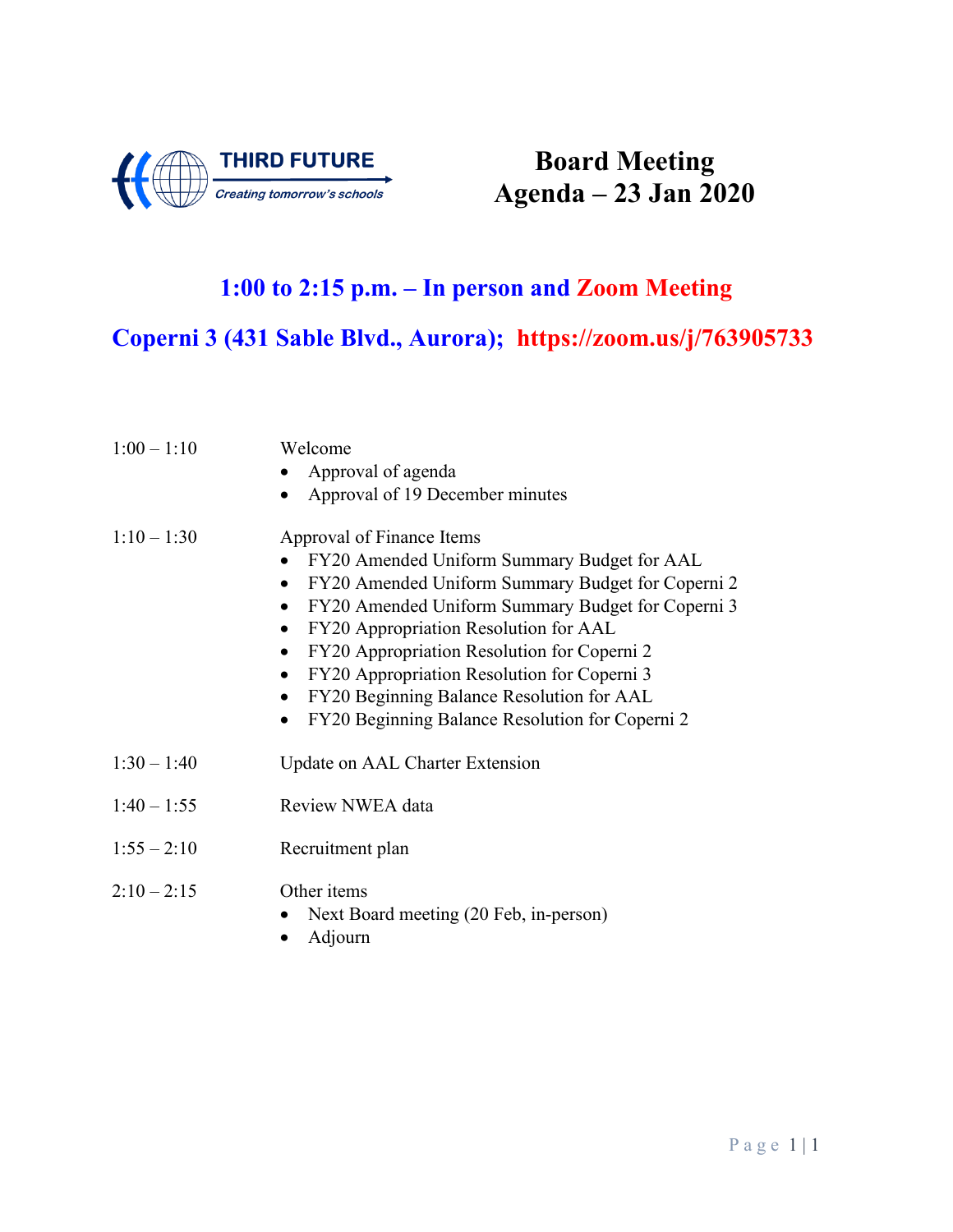

## **Board Meeting Minutes – 23 January 2020**

## **1:00 to 2:30 p.m. – In-person Meeting Academy of Advanced Learning (441 North Sable Blvd, Aurora)**

| $1:00 - 1:10$ | Welcome<br>Attended in person, Director of Schools, Zack Cradock; Ms. Sword-<br>Miller; Board Secretary, Kim Cawthorn; Rachel Ngola; and the TFS<br>Director of Finance, Angela Parea. Attended via Zoom Mary<br>Lindimore<br>Move to approve the Agenda, all agreed<br>$\bullet$<br>Move to approve the 18 December meeting minutes with revisions, all<br>$\bullet$<br>approved                                                                                                                                                                                                                                                                                                       |
|---------------|-----------------------------------------------------------------------------------------------------------------------------------------------------------------------------------------------------------------------------------------------------------------------------------------------------------------------------------------------------------------------------------------------------------------------------------------------------------------------------------------------------------------------------------------------------------------------------------------------------------------------------------------------------------------------------------------|
| $1:10 - 1:30$ | <b>Approval of Finance Items</b><br>FY20 Amended Uniform Summary Budget for AAL<br>FY20 Amended Uniform Summary Budget for Coperni 2<br>$\bullet$<br>FY20 Amended Uniform Summary Budget for Coperni 3<br>$\bullet$<br>FY20 Appropriation Resolution for AAL<br>$\bullet$<br>FY20 Appropriation Resolution for Coperni 2<br>$\bullet$<br>FY20 Appropriation Resolution for Coperni 3<br>$\bullet$<br>FY20 Beginning Balance Resolution for AAL<br>$\bullet$<br>FY20 Beginning Balance Resolution for Coperni 2<br>$\bullet$<br>In-depth discussion on all items and information presented by<br>$\circ$<br>Finance Director Anglea Pera<br>o Motion to Approve<br>All Agreed<br>$\circ$ |
| $1:30 - 1:40$ | Update on AAL Charter Extension<br>Zach Craddock provided information on APS Board vote, next steps in<br>contract negotiations, and future student enrollment.                                                                                                                                                                                                                                                                                                                                                                                                                                                                                                                         |
| $1:40 - 1:55$ | Review NWEA data<br>Zach Craddock provided information on mid-year NWEA data and all<br>$\bullet$<br>school on target to reach action plan goals.                                                                                                                                                                                                                                                                                                                                                                                                                                                                                                                                       |
| $1:55 - 2:10$ | Recruitment Plan                                                                                                                                                                                                                                                                                                                                                                                                                                                                                                                                                                                                                                                                        |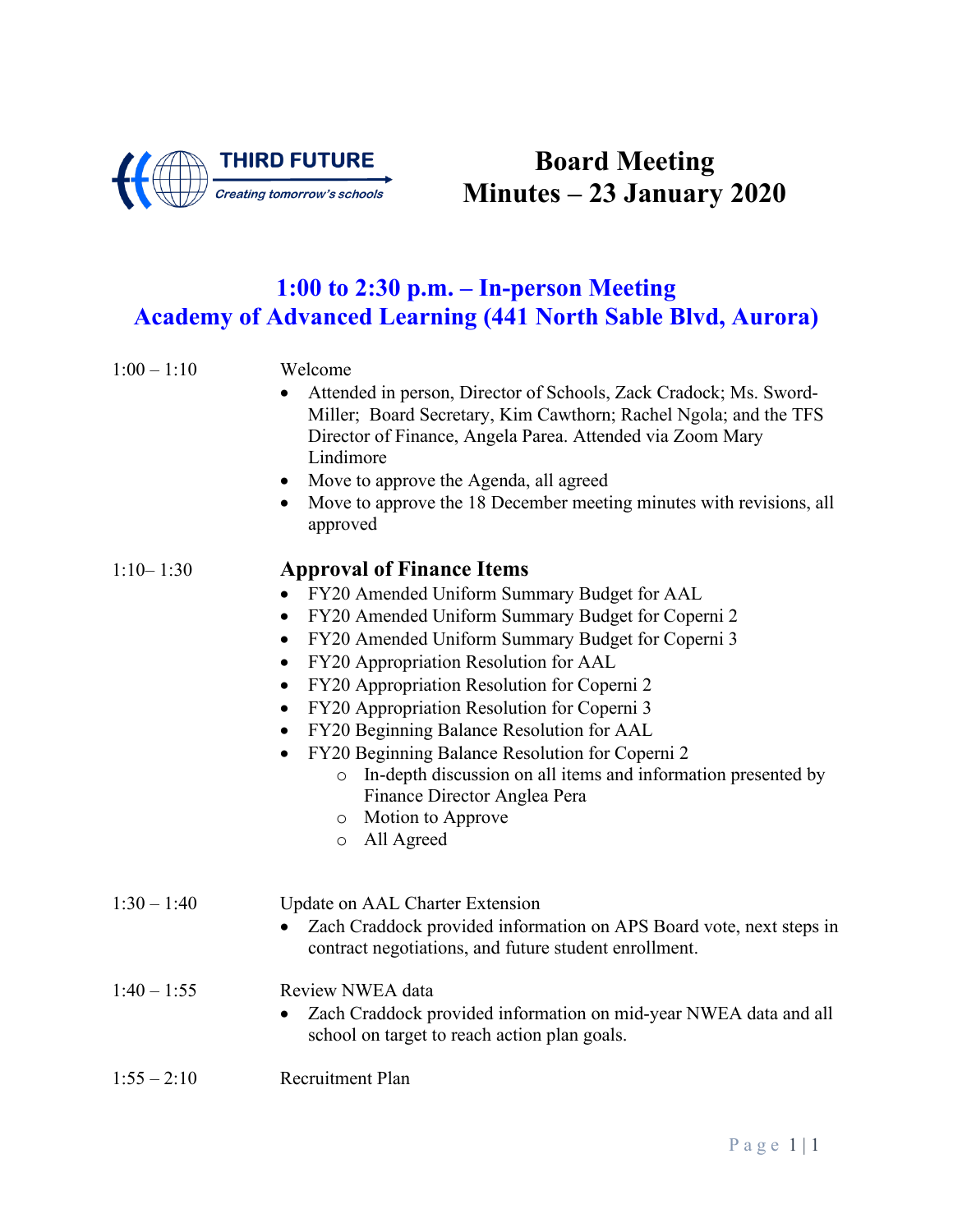• Zach Craddock provided overview of the 2020 Communications plan that included specific actions, timelines, and measurable goals

2: 10– 2:22 Other items

- Next Board meeting is scheduled for:
	- o 20 Feb 1:30 PM in Castle Rock (in-person)
- Move to Adjourn, all agreed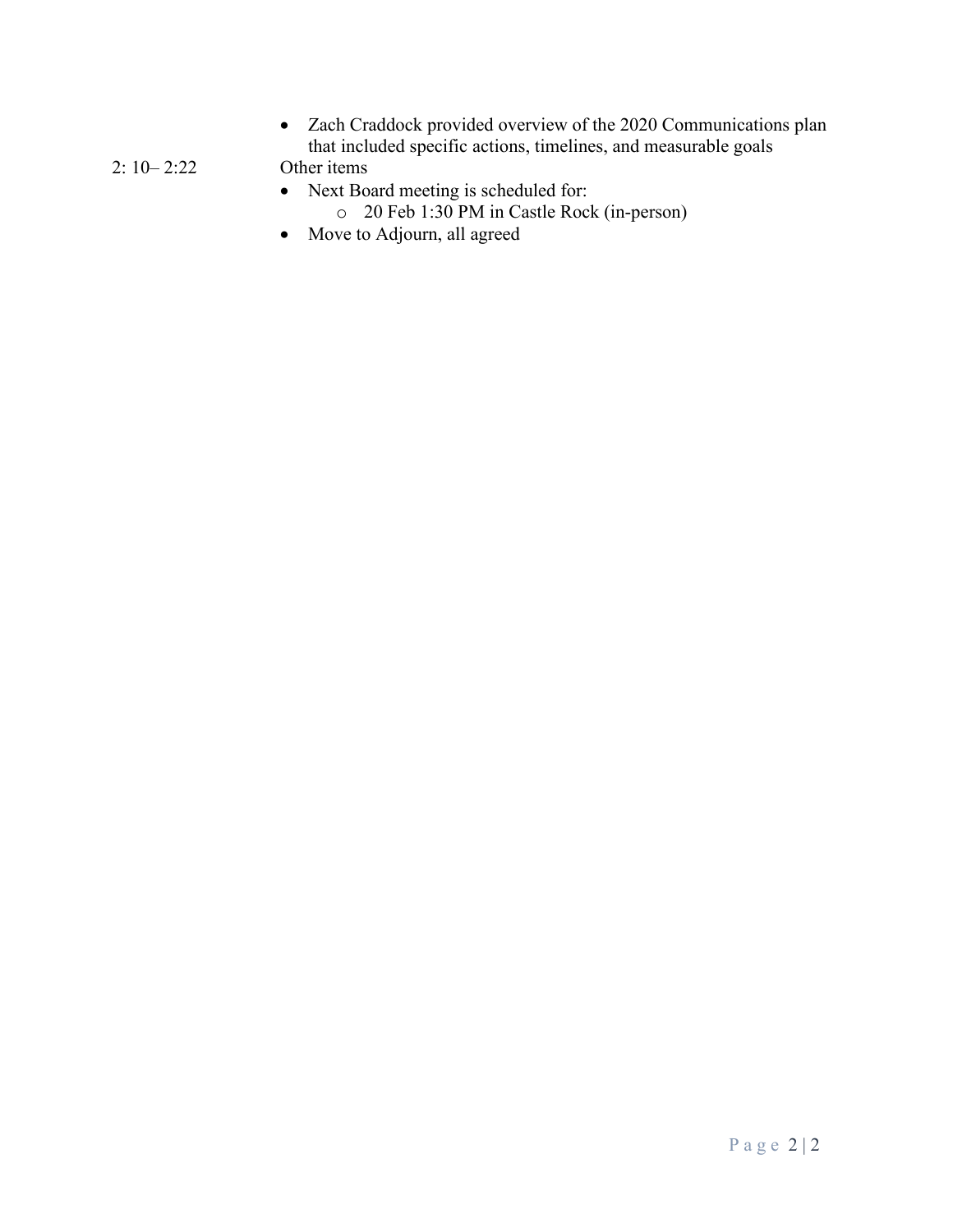

# **Board Meeting Agenda – 20 Feb 2020**

## **1:30 to 2:30 p.m. – In person meeting**

### **1st Floor Conference Room, Castle Pines Library, 360 Village Square Ln, Castle Pines**

| $1:30 - 1:40$ | Welcome<br>• Approval of agenda<br>Approval of 23 January minutes                                                                     |
|---------------|---------------------------------------------------------------------------------------------------------------------------------------|
| $1:40 - 2:00$ | <b>Finance Committee Report</b><br>Budgeted versus actuals<br>Cash flow report                                                        |
| $2:00 - 2:15$ | Personnel items<br>• Staff intent to return                                                                                           |
| $2:15 - 2:30$ | Other <i>items</i><br>Student recruitment<br>o Mailers<br>o Transportation<br>Midland<br>Next Board meeting (19 Mar, Zoom)<br>Adjourn |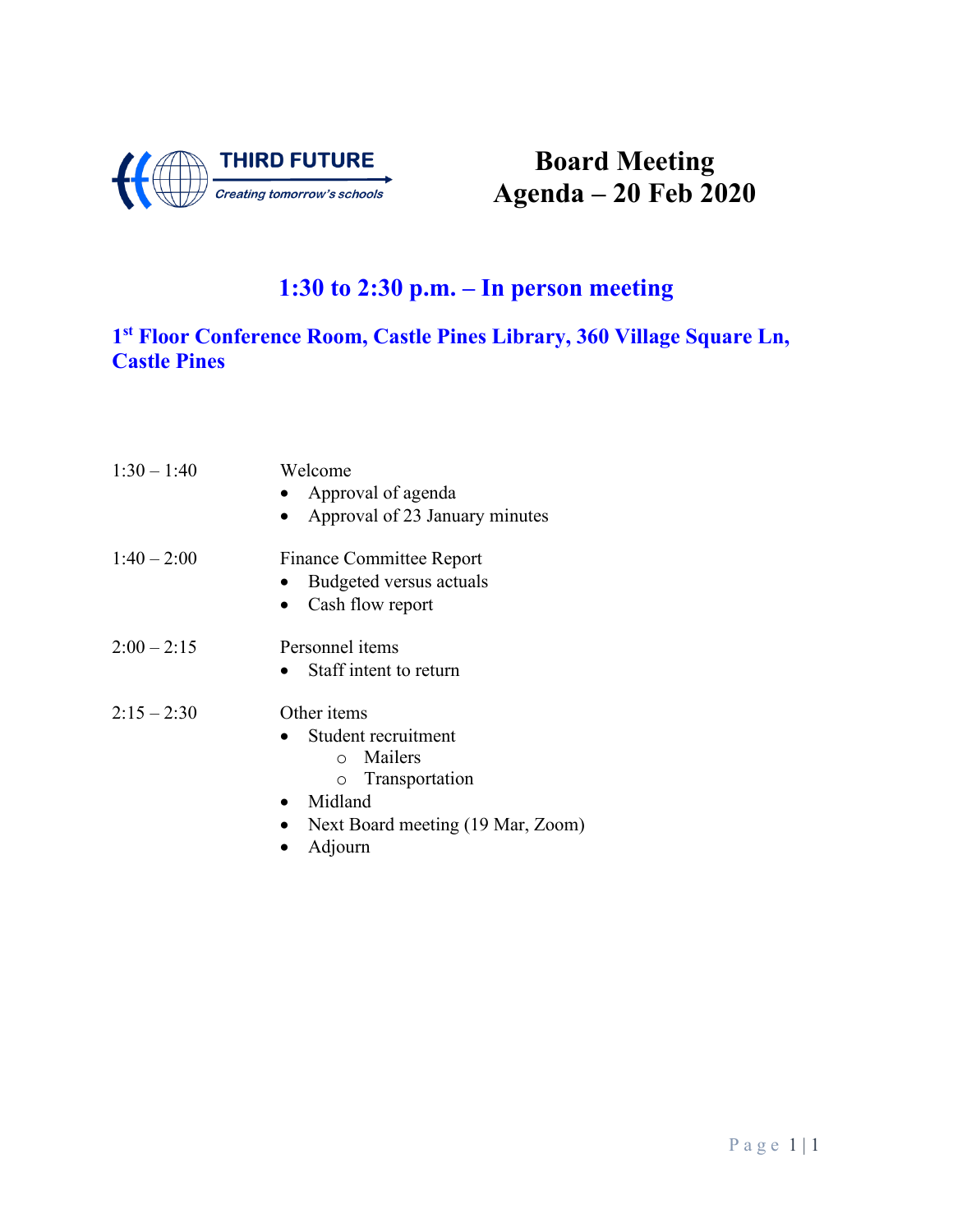

# **Board Meeting Meeting Minutes – 20 Feb 2020**

## **1:30 to 2:30 p.m. – In person meeting**

#### **1st Floor Conference Room, Castle Pines Library, 360 Village Square Ln, Castle Pines**

| $1:30 - 1:40$ | Welcome and call to order by the Board President, Rachele Ngola Trice                                                                                                                                                                        |
|---------------|----------------------------------------------------------------------------------------------------------------------------------------------------------------------------------------------------------------------------------------------|
|               | In attendance:                                                                                                                                                                                                                               |
|               | Mike Miles, TFS CEO<br>$\circ$                                                                                                                                                                                                               |
|               | Rachele Ngola Trice, Board President<br>$\circ$                                                                                                                                                                                              |
|               | Jennifer Sward-Miller, Board Director<br>$\circ$                                                                                                                                                                                             |
|               | Kenyetta Clark, Board Director, via Zoom<br>$\circ$                                                                                                                                                                                          |
|               | Kimberly Cawthorn, Board Director<br>$\circ$                                                                                                                                                                                                 |
|               | Angella Perea, TFS Business and Finance<br>O                                                                                                                                                                                                 |
|               | Zach Craddock, TFS Director of Schools<br>$\circ$                                                                                                                                                                                            |
|               | Mary Lindimore, Board Director<br>$\circ$                                                                                                                                                                                                    |
|               | Patrick Mills, Board Secretary<br>$\circ$                                                                                                                                                                                                    |
|               | Motion to approve the agemda, all were in favor.                                                                                                                                                                                             |
|               | Motion to approve of 23 January minutes, all were in favor.                                                                                                                                                                                  |
| $1:40 - 2:00$ | Finance Committee Report by Jennifer Sward-Miller                                                                                                                                                                                            |
|               | Budgeted versus actuals reviewed. In the future, variances will be                                                                                                                                                                           |
|               | tracked and assessed monthly. There was a discussion regarding                                                                                                                                                                               |
|               | budgeted expenditure and schedule/plan.                                                                                                                                                                                                      |
|               | Cash flow report was tabled until next month's board meeting.<br>$\bullet$                                                                                                                                                                   |
| $2:00 - 2:15$ | Personnel items                                                                                                                                                                                                                              |
|               | Staff intent to return: The projected staff turn-over is low and<br>$\bullet$<br>manageable for AAL and C2. There are challenges with retention at<br>C3 but with the upcoming job fair there is a high probability of filling<br>vacancies. |
| $2:25 - 2:30$ | Other items                                                                                                                                                                                                                                  |
|               | Discussion of AAL's new building. The CEO expects to have new<br>contract with APS for a renewal with an increase enrollment<br>projection. There was a review of the draft building plan view, the<br>proposal is for a two story building. |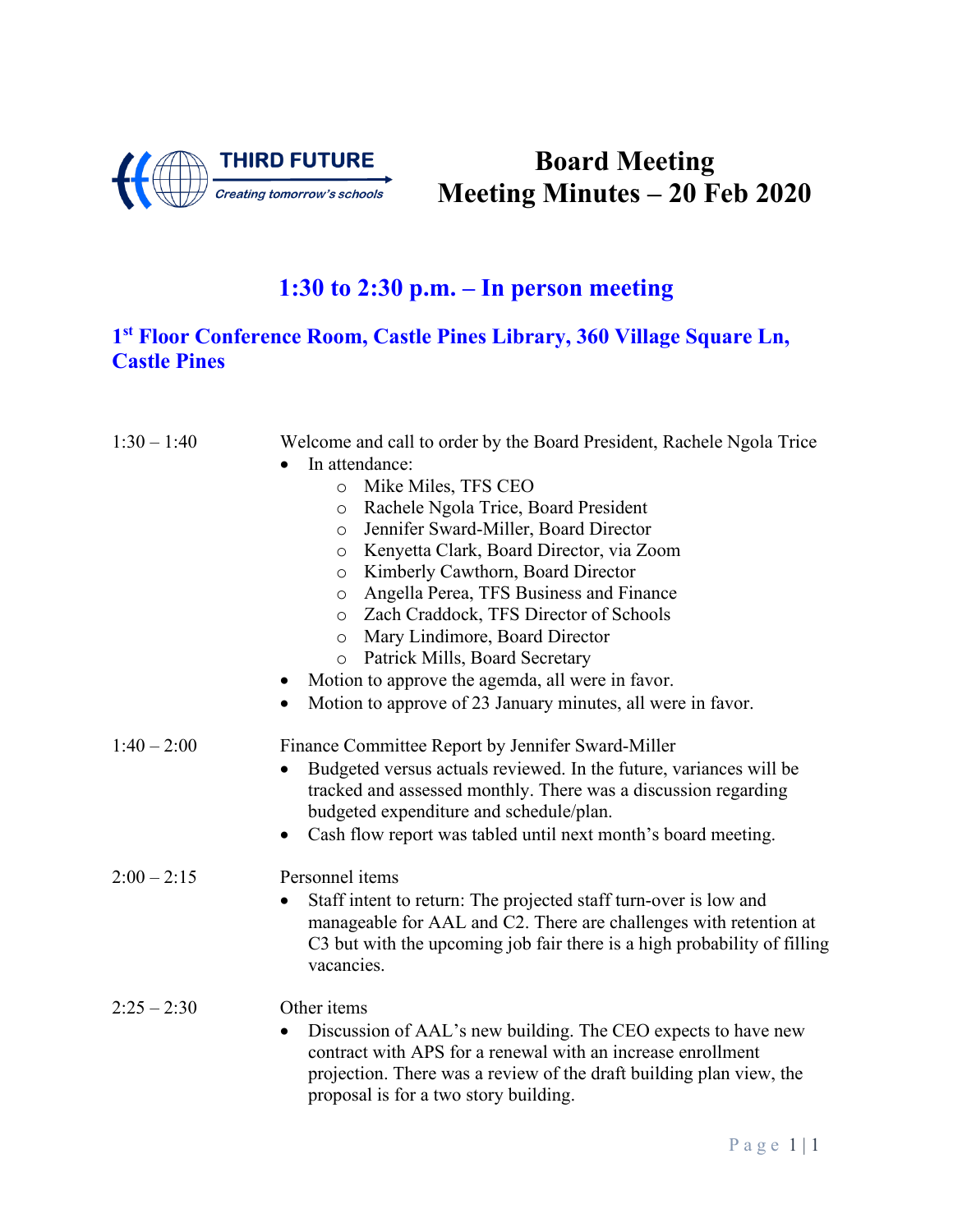- AAL Common Area Maintenance (CAM) is currently included in the lease agreement with the owner which has included property taxes. After a review it was agreed that TFS nor the property owner should be paying taxes on a 501C3. The CEO suggests that AAL and the owner share the CAM overpayment. Other options were discussed. The issue requires a resolution and will be an action item for the next board meeting. Mr. Miles will prepare additional options for board consideration for the next month's meeting. • Student recruitment
	- o Mailers
	- o Transportation
	- Midland, TX: TFS is close to signing a contract with proposed PPR of \$9,200, the district will cover services.
	- Next Board meeting (19 Mar, Zoom)

3:05 Motion to Adjourn, all were in favor.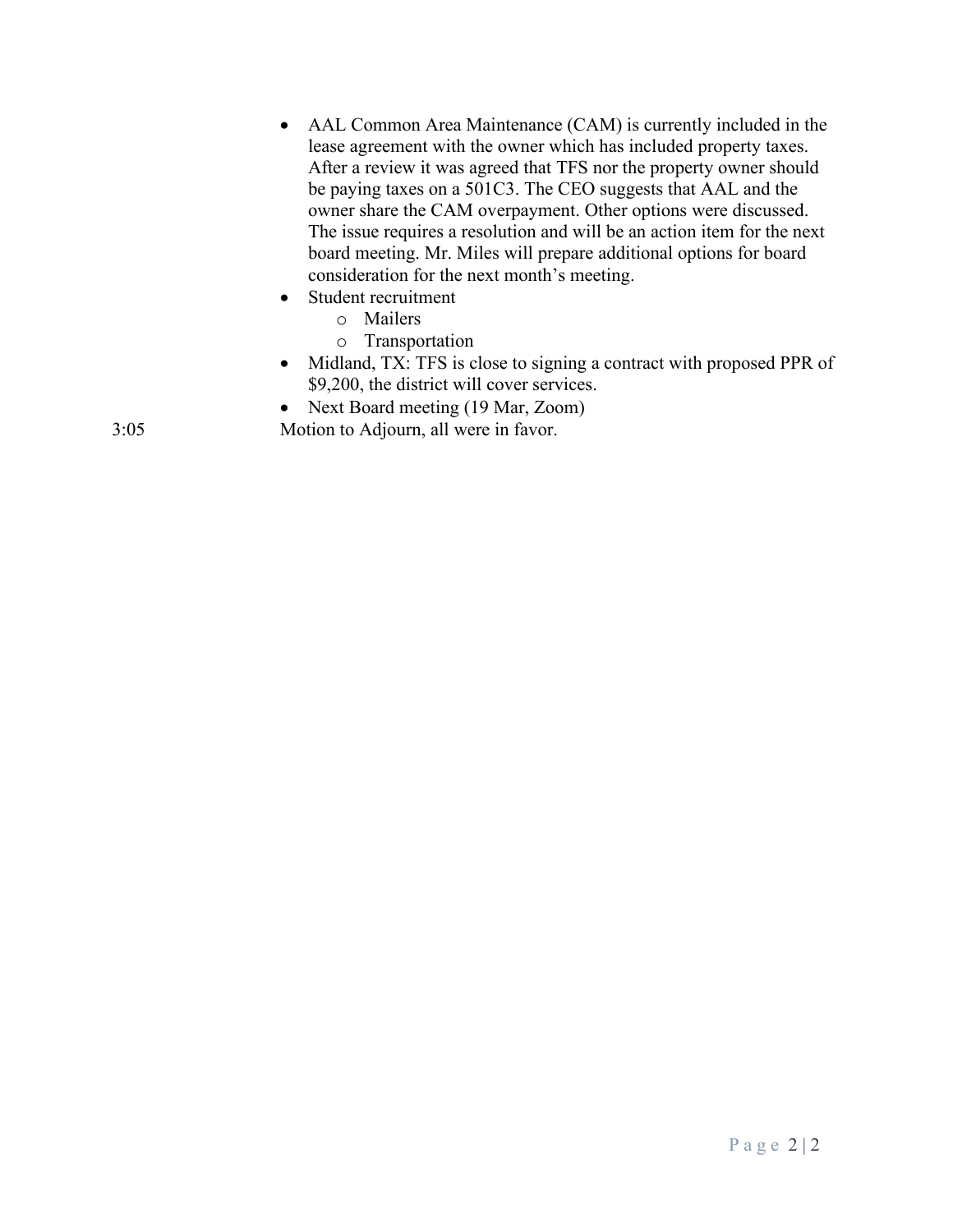

# **Board Meeting Agenda – 19 Mar 2020**

## **1:00 to 2:00 p.m. – Zoom Meeting**

### **Join URL: <https://zoom.us/j/584897984>**

| $1:00 - 1:10$ | Welcome<br>• Approval of agenda<br>Approval of 20 February minutes                                                                                                      |
|---------------|-------------------------------------------------------------------------------------------------------------------------------------------------------------------------|
| $1:10 - 1:25$ | Finance<br>• Finance Committee Report<br>Meeting with CSI<br>$\bullet$<br>• For Action: Property Tax Refund                                                             |
| $1:25 - 2:00$ | Other <i>items</i><br>$\bullet$ Coronavirus<br>$\bullet$ E-learning<br>• Student recruitment<br>• New facility<br>APS charter contract addendum<br>$\bullet$<br>Midland |

- Next Board meeting Establish next three meetings
- Adjourn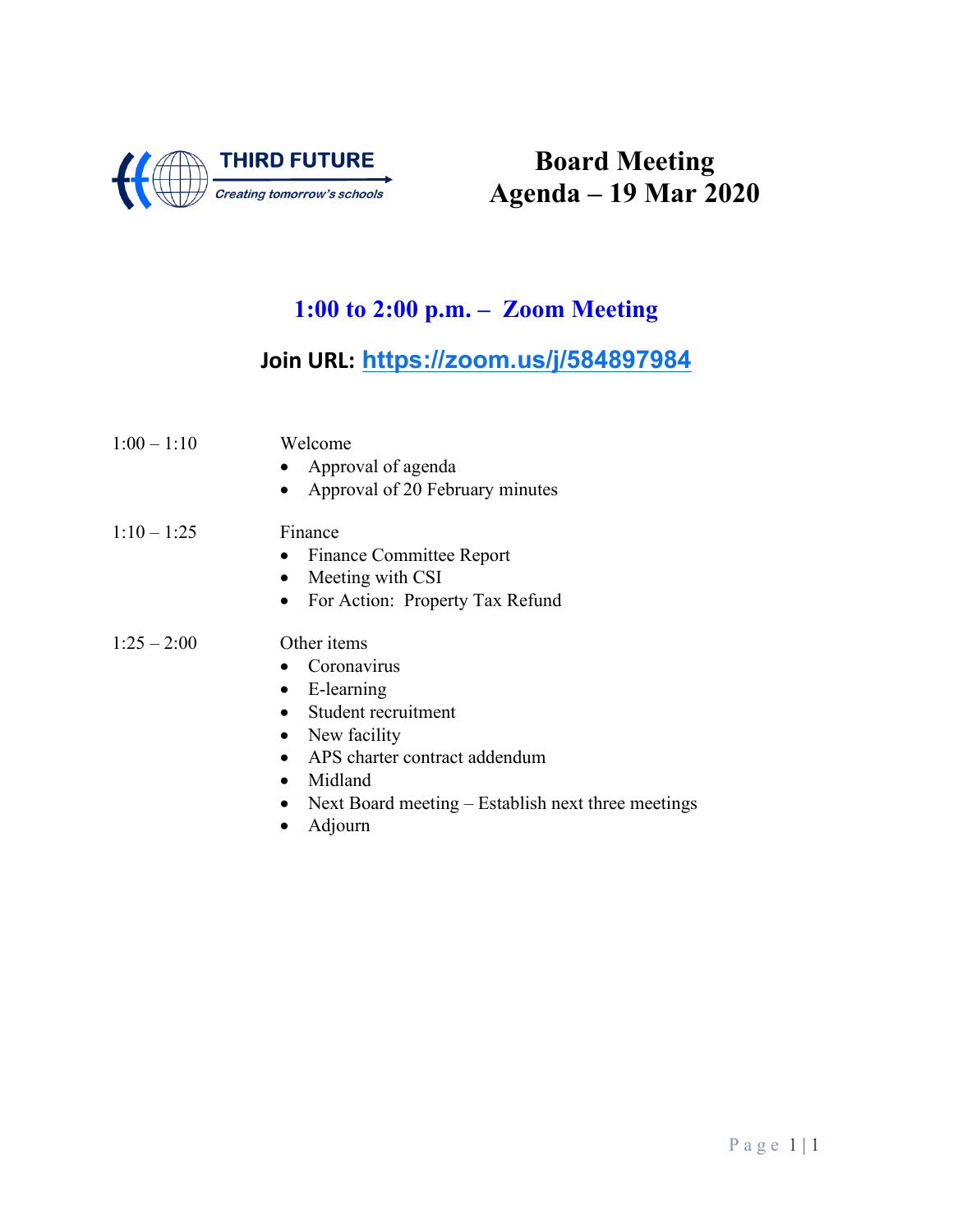

## **Board Meeting Minutes – 19 Mar 2020**

### **1:00 to 2:00 p.m. – Zoom Meeting**

#### $1:05 - 1:10$  Welcome

- In virtual attendance: Mike Miles, Rachel Ngola-Trice, Kim Cawthorn, Mary Lindimore, Jennifer Sward-Miller, and Patrick Mills.
- Motion to approve the February agenda, all were in favor. o The April agenda will include a C3 expulsion debrief and findings.
- Motion to approve the February minutes, all were in favor.

#### $1:10-1:XX$  Finance

- Finance Committee Report 2020/2021 enrollment is the primary concern.
- Meeting with CSI:
	- o There are concerns regarding enrollment and that the TFS network sharing/loaning resources between AAL, which is at capacity, and C2/C3. CSI asked about the lowest enrollment thresholds for C2 and C3? The CEO and staff are examining budget options, e.g., reducing or eliminating Colorado Springs Conservatory music program. Reducing services is consider a last resort.
- For Action: Status of Property Tax Refund for AAL's Common Area Maintenance (CAM); the owner has agreed to reduce CAM cost per square foot. The property owner also has agreed to refund  $\sim$ \$138K of tax payments. Refund payments will be spread over the next 36 months. The \$138K is less than the total taxes that have been paid and is compromise position.
	- Motion to approve the owners offer for refund, the Board unanimously approved.

#### $1:25-2:00$  Other items

- Coronavirus:
	- $\circ$  The network started online E-learning on March 18<sup>th</sup>. TFS has developed class schedules with teachers delivering content live online using Chrome books and Google Hangouts.
- Student recruitment action are ongoing.
- There are plans for a new AAL facility on the same property that AAL is currently located. It is proposed that the property owner build a new school to TFS specs, which would then be leased back to AAL. If the building permit is denied or other issues arise, the CEO has a plan that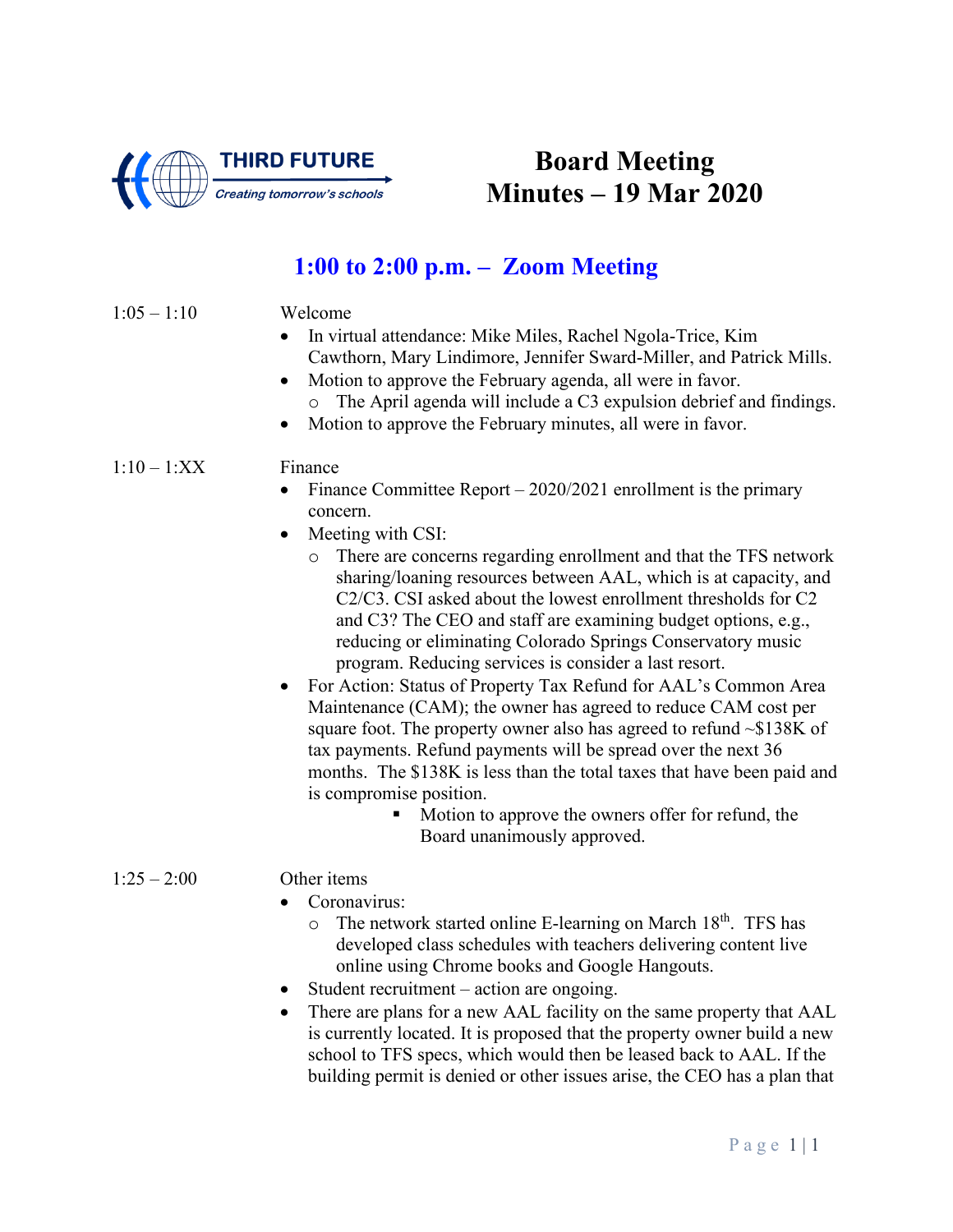entails the Network purchasing land and building a school. The planned property is with 2 miles of AAL.

- APS charter contract addendum on going
- Midland, charter approval will be before the board on Tuesday, 24 March.
- Next Board meetings 1:00, 16 April, 21 May and 18 June. The June meeting will be in person.
- Motion to adjourn, all agreed.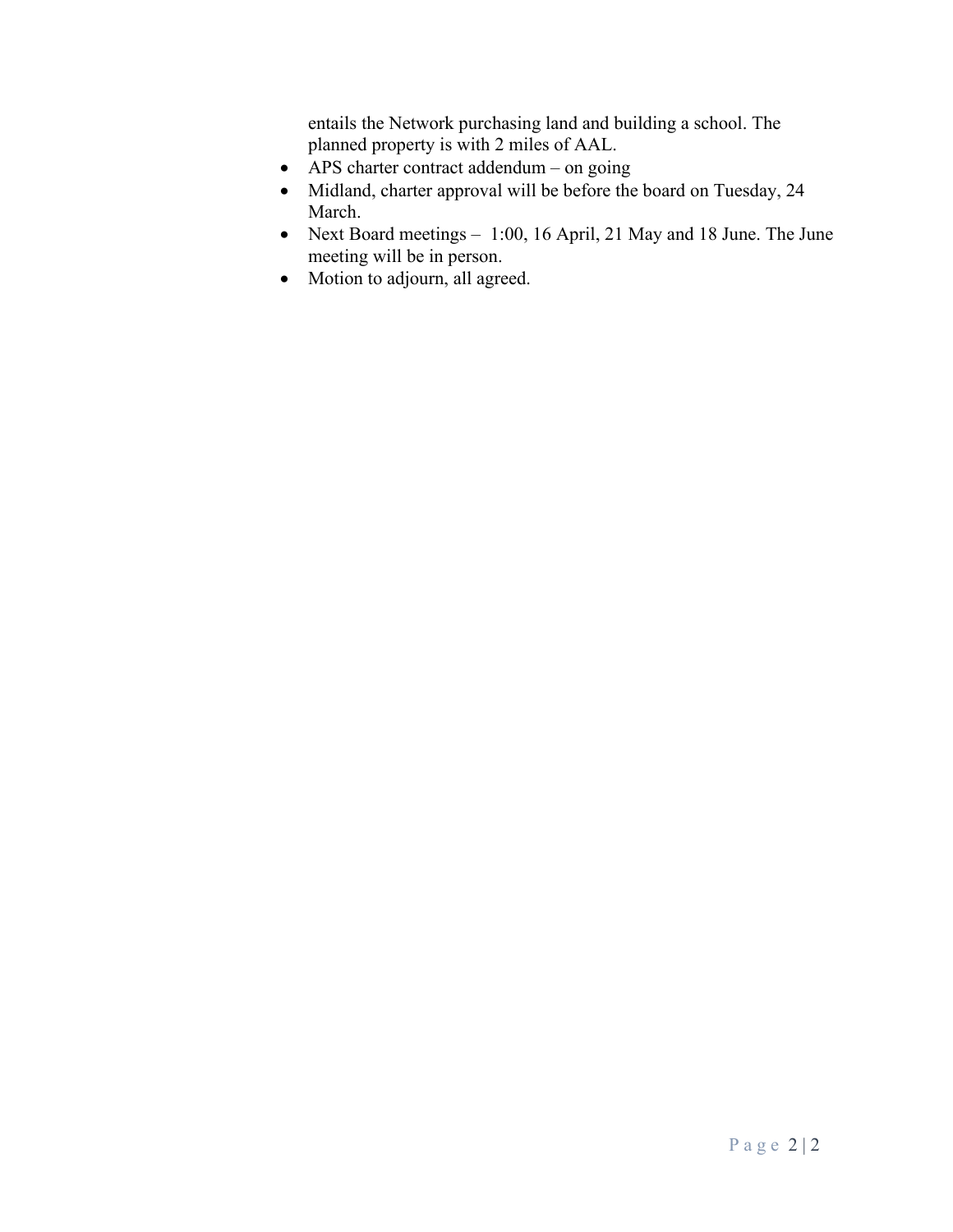

# **Ad Hoc Board Meeting Agenda – 9 April 2020**

## **4:00 to 5:00 p.m. – Zoom Meeting**

## **Join URL: <https://zoom.us/j/697252880>**

| $4:00 - 4:05$ | Welcome<br>• Approval of agenda                                                                                                              |
|---------------|----------------------------------------------------------------------------------------------------------------------------------------------|
| $4:10 - 4:20$ | <b>Charter Contract</b>                                                                                                                      |
| $4:20 - 4:45$ | East Campus<br>• Growing the number of students<br>• New education system<br>• Action: Allow Miles to enter into a lease agreement with Rick |

Campbell for the "East Campus"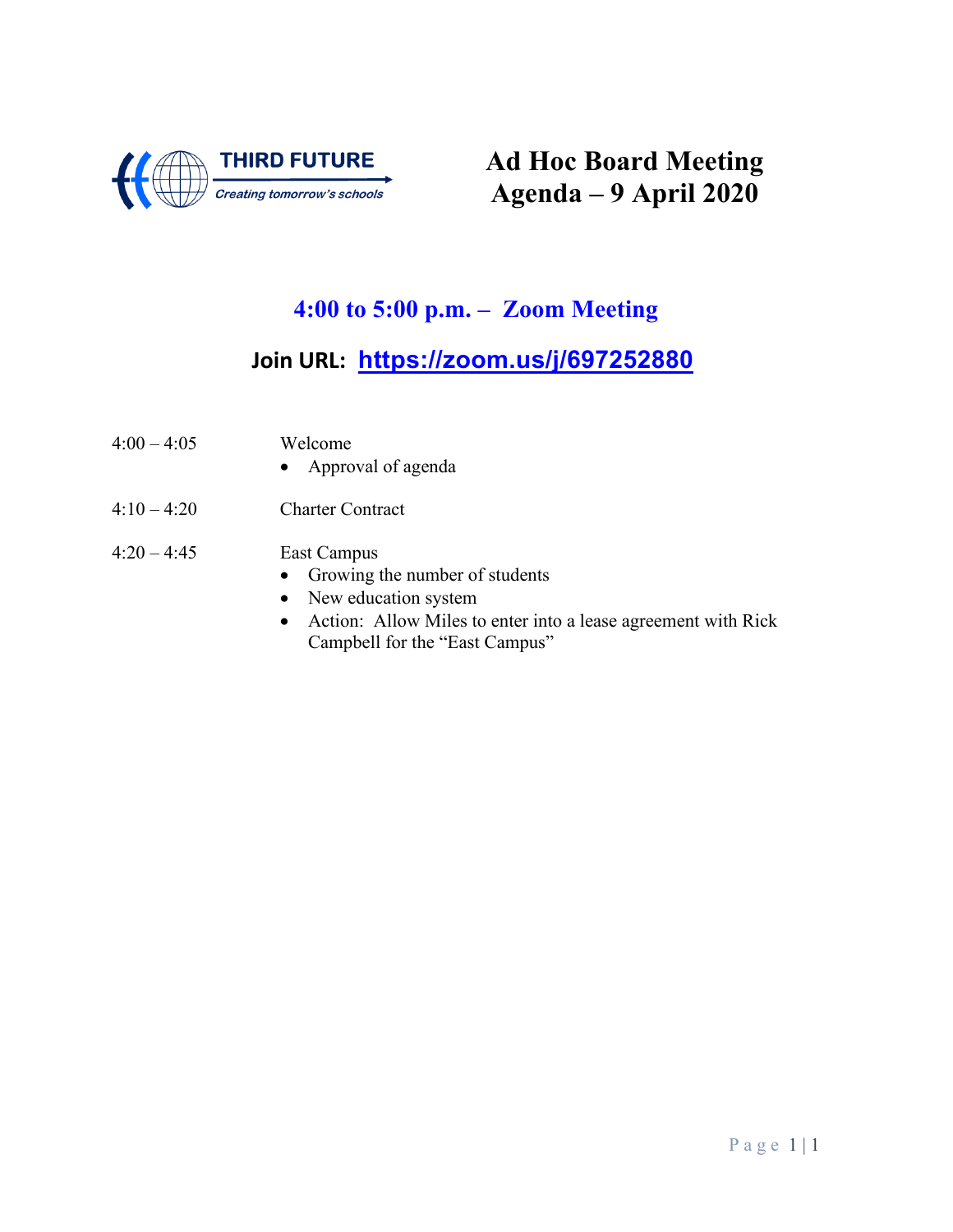

# **Ad Hoc Board Meeting Minutes – 9 April 2020**

## **4:00 to 5:00 p.m. – Zoom Meeting**

## **Join URL: <https://zoom.us/j/697252880>**

| $4:00 - 4:02$ | Welcome:<br>In attendance: Zack Craddrock, Patrick Mills, Mike Miles, Jennifer<br>Sward-Miller, Kimberly Cawthorn, Angela Perea, Kenyetta Clark, and<br>Mary Lindimore<br>Motion to approve the agenda, all voted in favor.                                                                                                                                                                                                                                                                                                                                                                                                                                                                                                                                                                                                                                                                                                                                           |
|---------------|-----------------------------------------------------------------------------------------------------------------------------------------------------------------------------------------------------------------------------------------------------------------------------------------------------------------------------------------------------------------------------------------------------------------------------------------------------------------------------------------------------------------------------------------------------------------------------------------------------------------------------------------------------------------------------------------------------------------------------------------------------------------------------------------------------------------------------------------------------------------------------------------------------------------------------------------------------------------------|
| $4:10 - 4:20$ | <b>Charter Contract:</b><br>Mr. Miles provided an overview of the APS Charter Contract to expand<br>ALL from 750 to 1000 students. This is the first step in the process that<br>will determine future facility needs and facility options. It appears, the<br>new AAL Charter Contract will be approved by the APS board on April<br>$21^{st}$ .                                                                                                                                                                                                                                                                                                                                                                                                                                                                                                                                                                                                                     |
| $4:20 - 5:00$ | East Campus Opportunity:<br>AAL continues to grows, there are now more than 750 families who<br>$\bullet$<br>have shown interest in enrolling near-term. The original plan was to<br>work with the current property owner (Mary Trong) to build a new<br>building on the current site/lot, within 30 yards of AAL.<br>In March, Mr. Miles found that Aurora Community School (ACS) was<br>planning to move into a school East of ALL, referred to as the "East"<br>Campus." For various reasons, ACS will not take possession. The<br>facility has over 35,000 sq. ft and would meet the expanding needs of<br>the AAL. If available, TFS would like to make an offer for the East<br>Campus. The CAM is approximately \$3.00 per square foot. The<br>facility is assessed by Mr. Miles and Mr. Craddock as move in ready.<br>APS will have to approve the facility before moving students from<br>AAL to the East Campus. If the deal works out, 350 middle students |
|               | from AAL would move into the East Campus. Breakeven enrollment<br>to for the current AAL and the future East Campus is 820 students.                                                                                                                                                                                                                                                                                                                                                                                                                                                                                                                                                                                                                                                                                                                                                                                                                                  |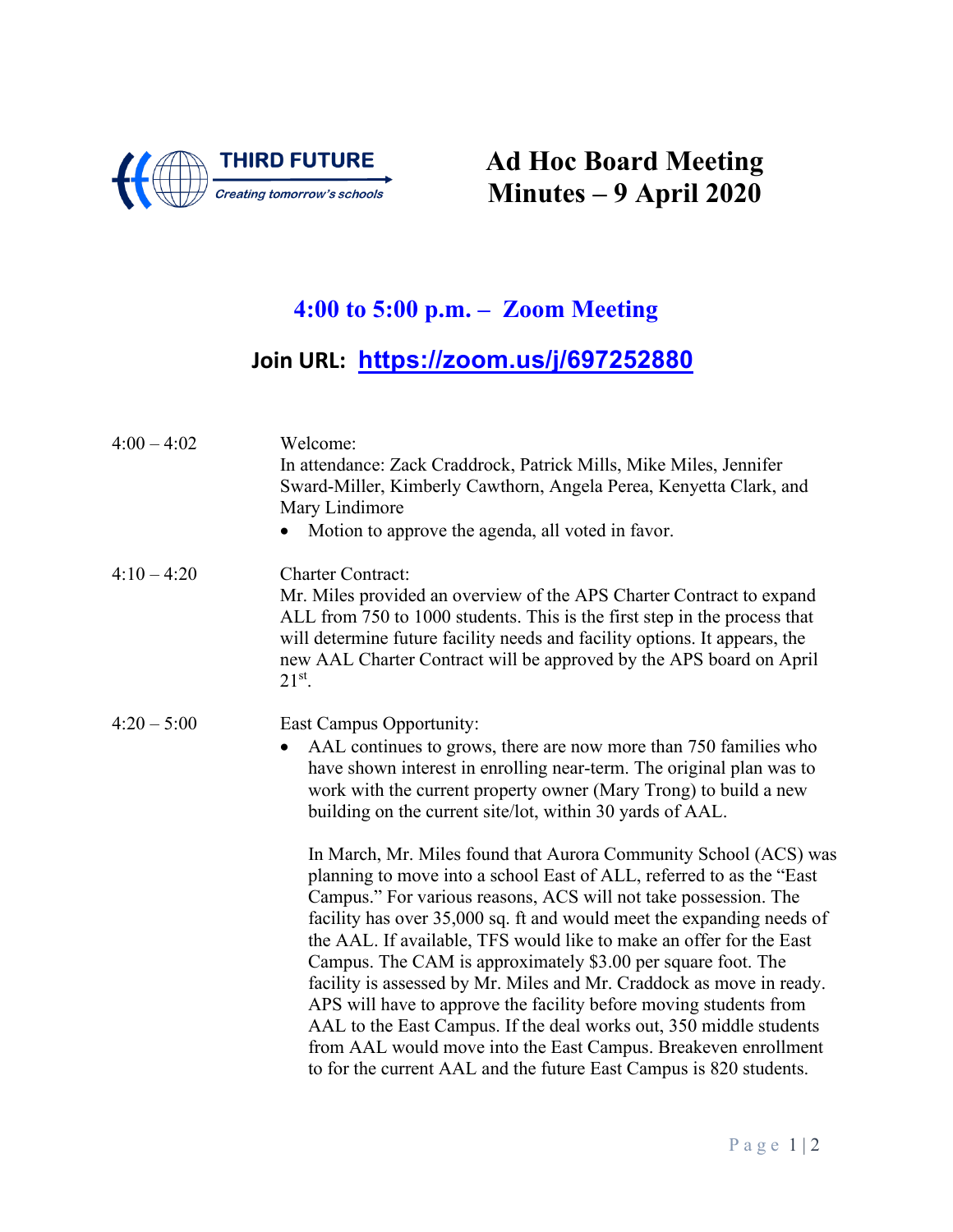The addition of the East Campus would enable the implementation of the TFS New Education Dyad System. Specifically, by adding a "5<sup>th</sup> Quarter along with off-hours and on-line educational opportunities.

Motion to allow Mr. Miles to enter into a lease agreement with Rick Campbell for the "East Campus," the motion was approved.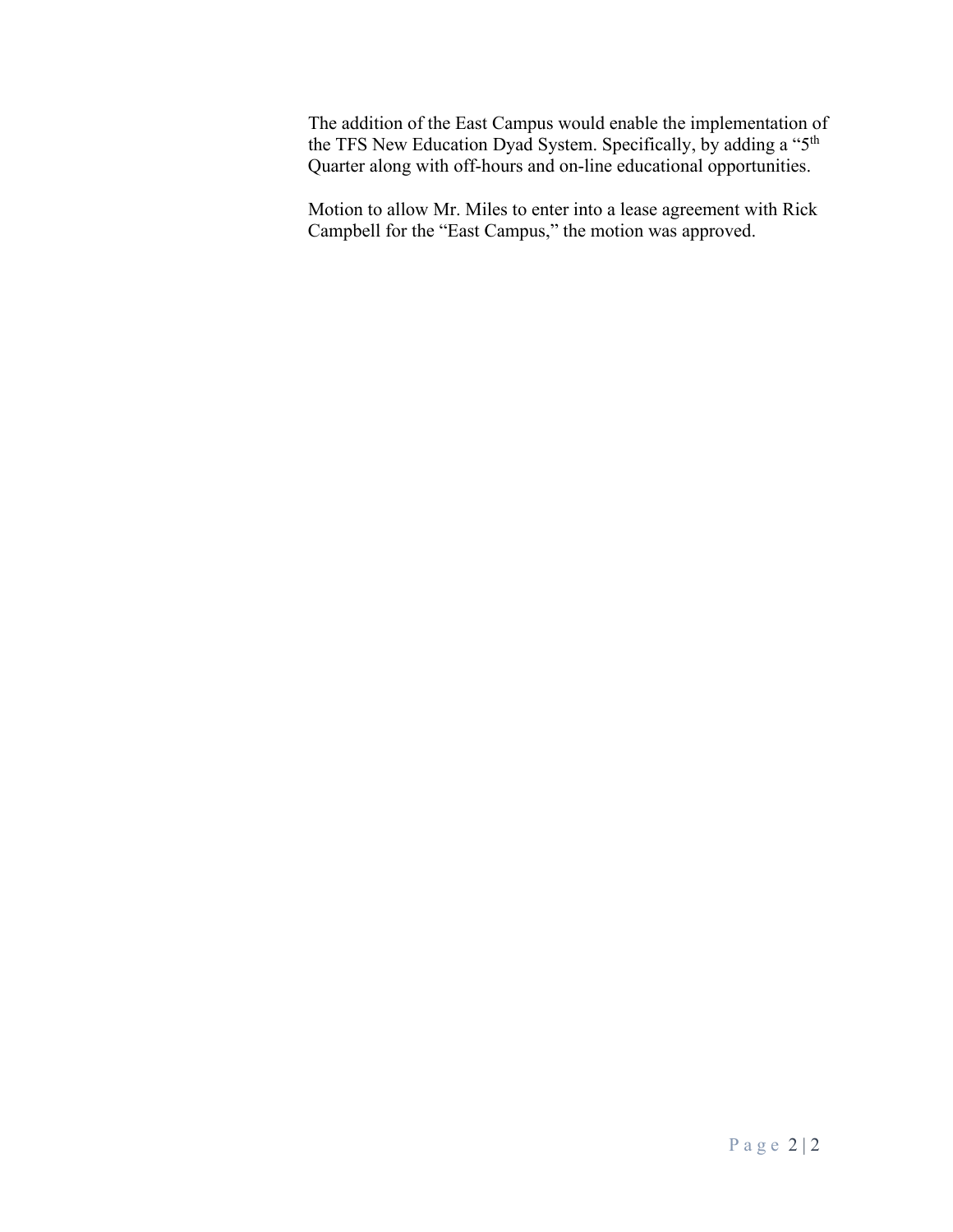

# **TFS Board Meeting Agenda – 21 May 2020**

## **1:00 to 2:30 p.m. – Zoom Meeting**

### **Join URL: <https://zoom.us/j/98475595983>**

| $1:00 - 1:10$ | Welcome<br>Approval of agenda<br>Approval of 9 April 20 minutes<br>$\bullet$                                                                                    |
|---------------|-----------------------------------------------------------------------------------------------------------------------------------------------------------------|
| $1:10 - 1:35$ | Finance<br>Overview by the CEO<br><b>Report from Finance Committee</b><br>$\bullet$<br>Approval of FY20 Supplemental Budget<br>Approval of FY21 Proposed Budget |
| $1:35 - 1:50$ | Finding more space<br>Loss of the East Campus<br>Southwest Campus<br><b>Summit Center</b>                                                                       |
| $1:50 - 2:05$ | The TFS Solution                                                                                                                                                |
| $2:05 - 2:15$ | Update<br>Remote Learning<br>Midland<br>Fifth Quarter<br>$\bullet$<br>Staff recruitment<br>Student recruitment<br>Fundraising<br>$\bullet$                      |

#### **Executive session**

Move into executive session to discuss the CEO's evaluation and contract.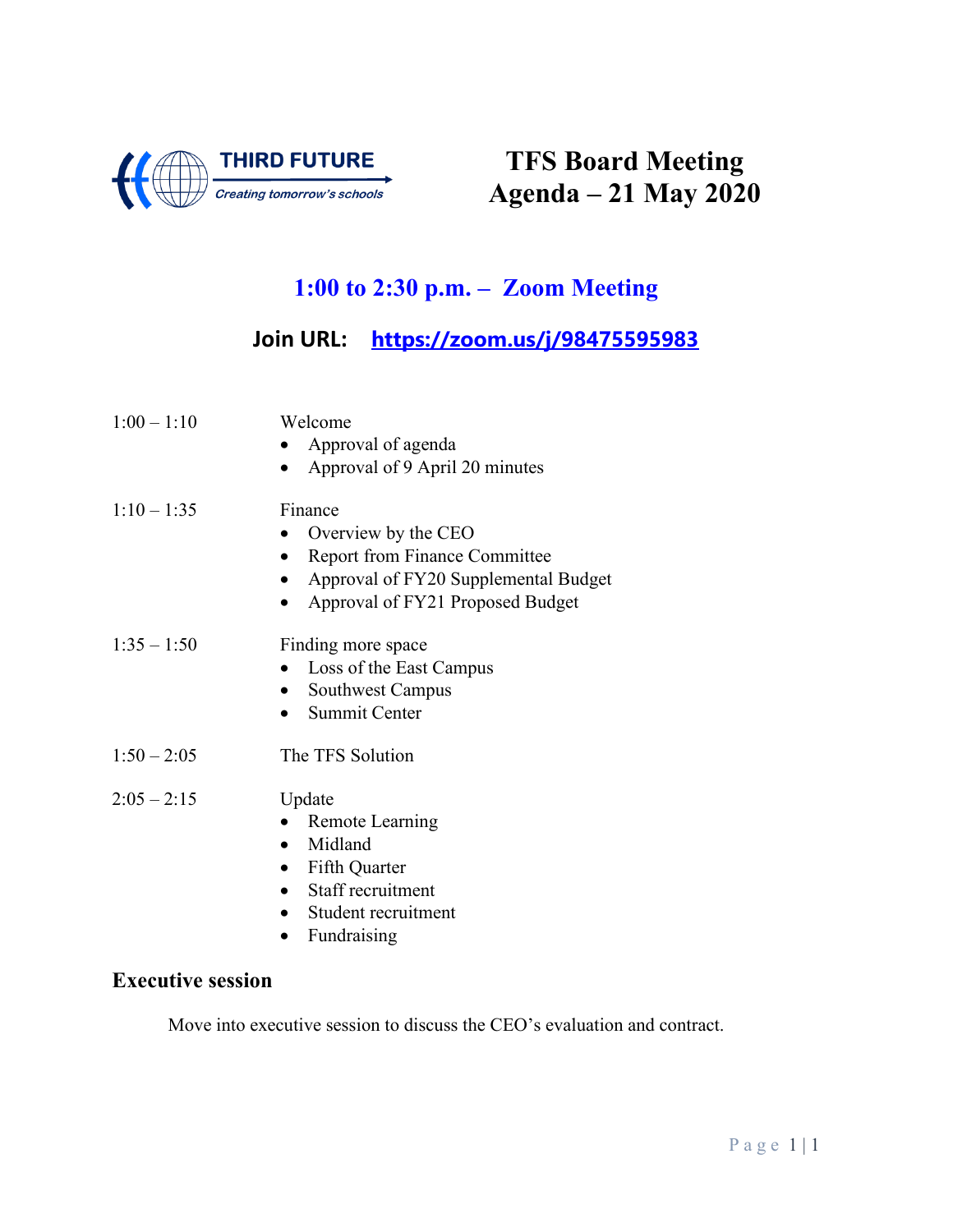

## **TFS Board Meeting Minutes – 21 May 2020**

### **1:00 to 2:30 p.m. – Zoom Meeting**

- 1:00 1:10 Welcome
	- Approval of agenda approved
	- Approval of 9 April 20 minutes approved

#### $1:10 - 1:35$  Finance

• Overview by the CEO:

The CEO is expecting a "hit" as a result of CDE budget cuts associated with the COVID 19. TFS applied for and receive \$1.34M in payroll protection funds. The network will capitalize on savings by providing *Art of Thinking* classes remotely from AAL. The network can also reduce the need for substitute teachers by having students participate in remote learning from other teachers in the network.

The network expects approval for additional CARES funding.

Report from Finance Committee:

The Committee reviewed the budgets for FYs 19-20, 20-21, and 21- 22.

• Approval of FY20 Supplemental Budget:

Motion to approve the TFS FY20 supplemental budget, motion was unanimously approved.

• Approval of FY21 Proposed Budget:

Motion to approve the TFS FY21 supplemental budget, motion was unanimously approved.

Motion to approve use of the Fund Balance to cover the FY21 proposed budget.

Finding more space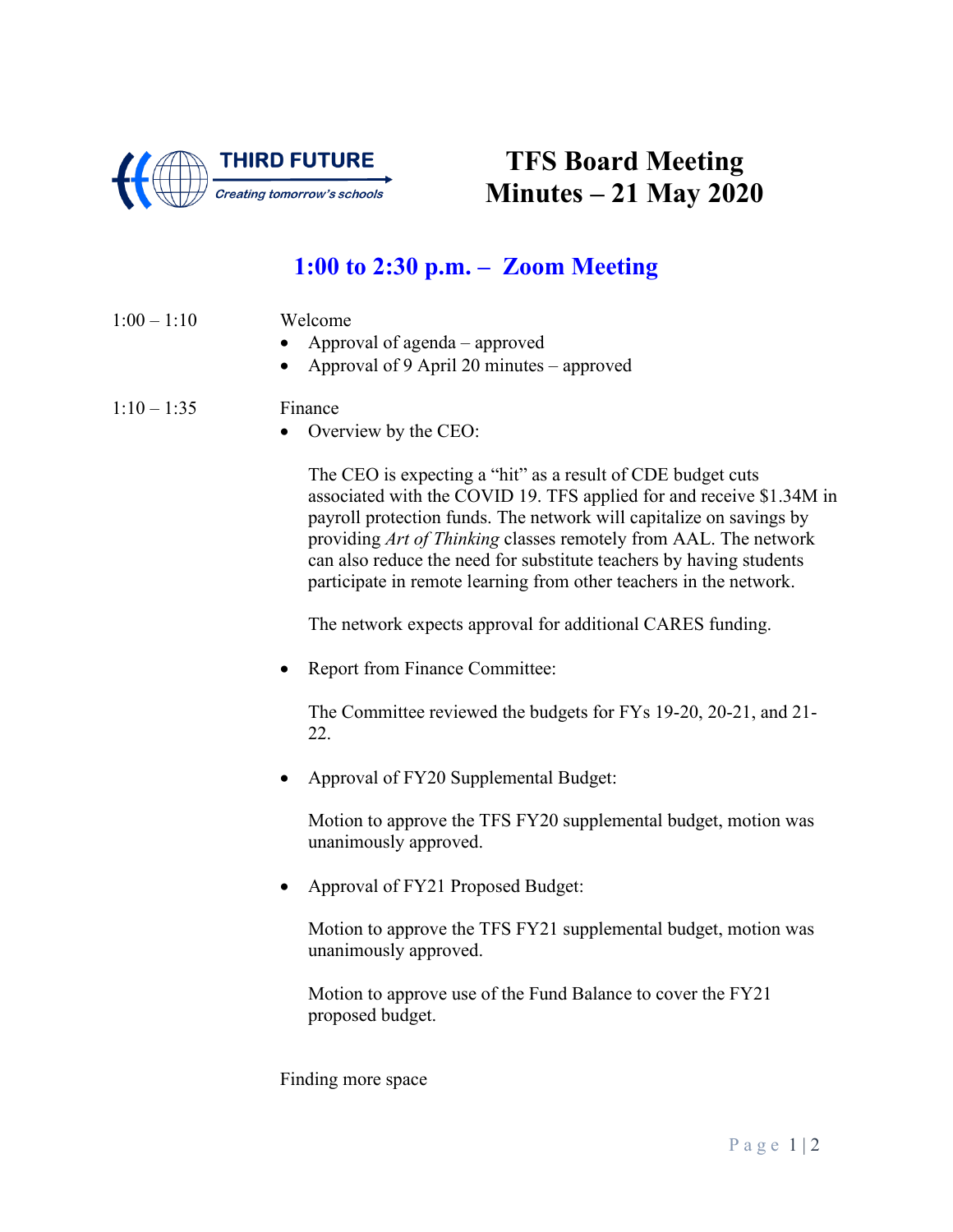- The East Campus deal fell through as a result of a successful enjoinment by APS with the current owner. • Southwest Campus, AKA Colorado Early Colleges facility, is available. The CEO is meeting with the owners today (21 May). This option is included in the current budget. • Summit Center, is next to the current AAL facility. The owners have offered to lease the facility for at least one year. 2:15 – 2:30 The TFS Solution: The Colorado Succeeds/TFS planning document has been widely distributed and has received favorable feedback. Update: • Remote Learning – TFS's faculty are becoming proficient. The network plans to purchase 80 webcams, 80 lavaliers and additional Chromebooks. • Midland: Enrollment is ongoing, hiring is nearly complete.
	- The Fifth Quarter initiative in on-schedule across the TFS network.
	- Staff recruitment
	- Student recruitment
	- Fundraising
- 2:35 2:45 The next board meeting will be 18 June and will have a remote option for those who prefer social distancing.

Moved to adjourn the meeting, all approved.

#### **Executive session, postponed and will be re-scheduled by the President.**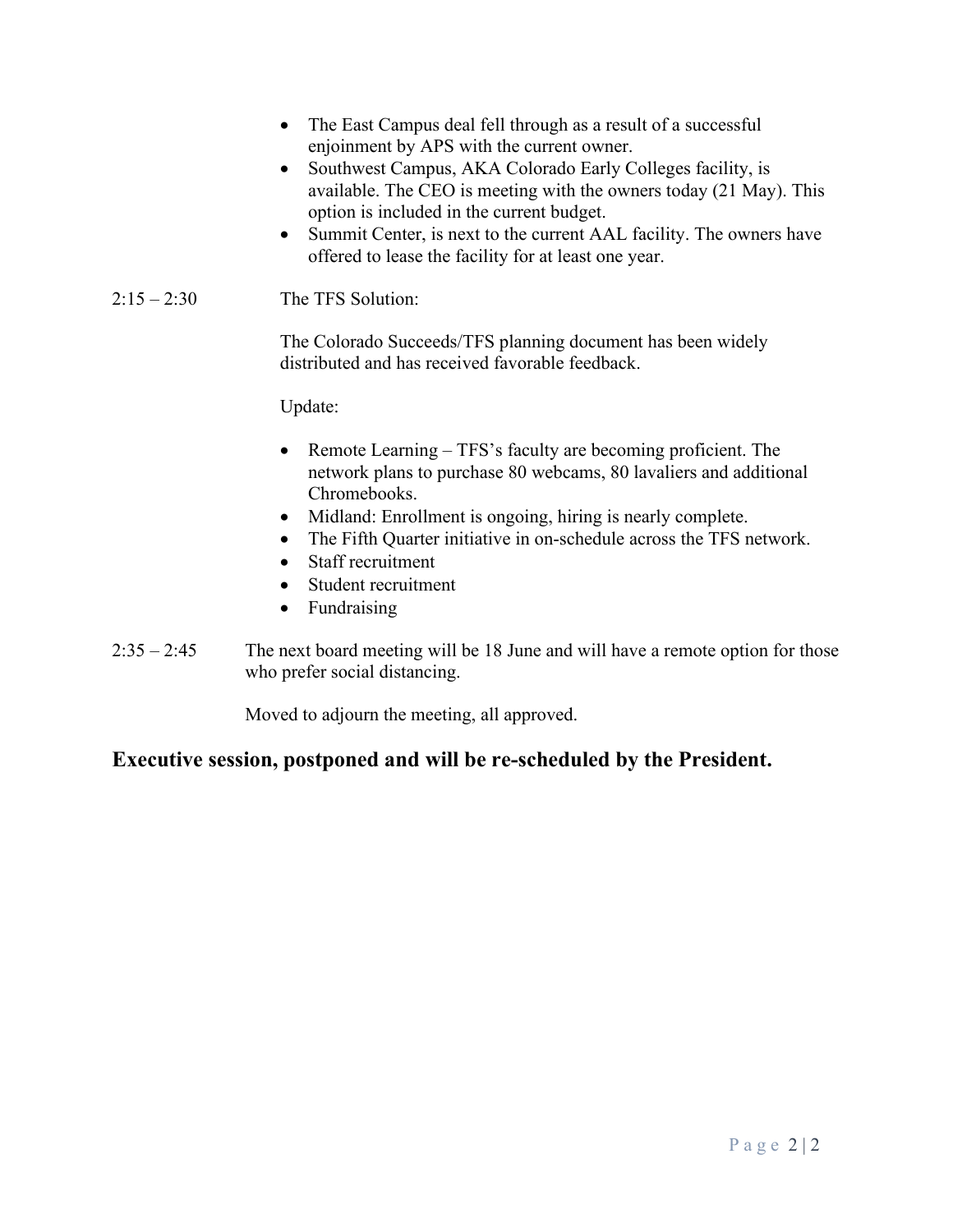

# **TFS Board Meeting Agenda – 4 Jun 2020**

## **1:00 to 2:00 p.m. – Zoom Meeting**

**Join URL: <https://zoom.us/j/92873135235>**

| $1:00 - 1:10$ | Welcome<br>• Approval of agenda<br>Approval of 21 May 20 minutes |
|---------------|------------------------------------------------------------------|
|               | Move into executive session to discuss CEO's contract            |
| $1:10 - 1:40$ | Executive session                                                |
|               | Move out of executive session                                    |
| $1:40 - 1:50$ | Vote on the CEO's contract                                       |
| $1:50 - 2:00$ | Updates                                                          |
| 2:00          | Adjourn                                                          |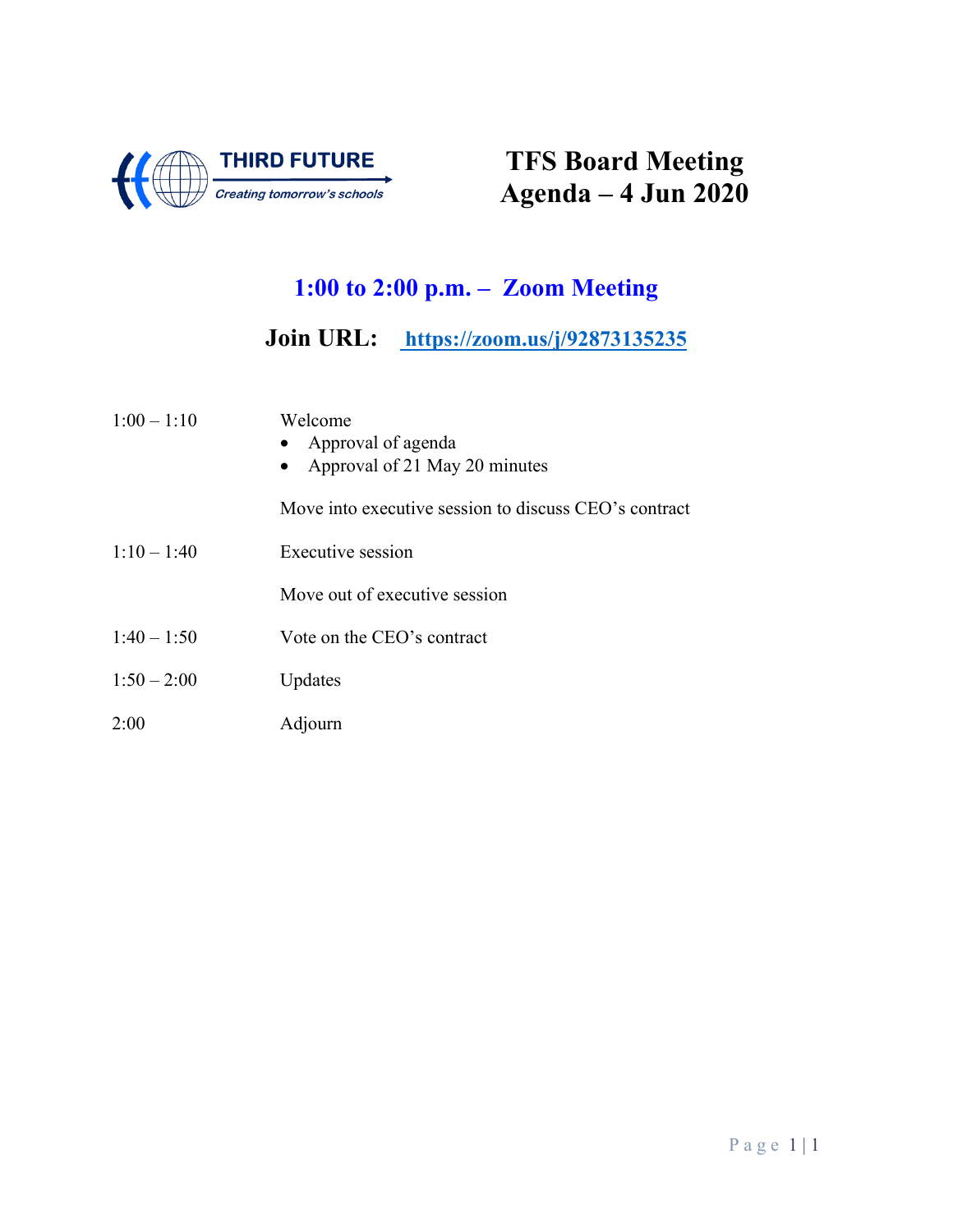

# **TFS Board Meeting Agenda – 11 Jun 2020**

### **11:00 to 1:00 p.m. – In-person Meeting**

### **431 Sable Blvd., Aurora, CO 80011**

### **<https://zoom.us/j/97093648714>**

| $11:00 - 11:10$ | Welcome<br>Approval of agenda<br>Approval of 4 June 20 minutes                                                                                                                  |
|-----------------|---------------------------------------------------------------------------------------------------------------------------------------------------------------------------------|
| $11:10 - 12:00$ | <b>Succession Planning</b><br>Presentation by Mike Miles<br>Impact on budget (Angela)<br>Board discussion<br>$\bullet$                                                          |
| $12:00 - 12:25$ | Box lunch (continuation of discussion)                                                                                                                                          |
| $12:25 - 12:45$ | Updates<br>West campus<br>Action item – approval of lease/purchase agreement<br>$\circ$<br>• Fifth Quarter<br><b>Budget</b><br>$\bullet$<br>Staffing<br>$\bullet$<br>Enrollment |
| $12:45 - 1:00$  | Signatures<br>Charter contract – renewal for $5$ years<br>Lease/purchase agreement<br>CEO's contract                                                                            |
| 1:00            | Adjourn                                                                                                                                                                         |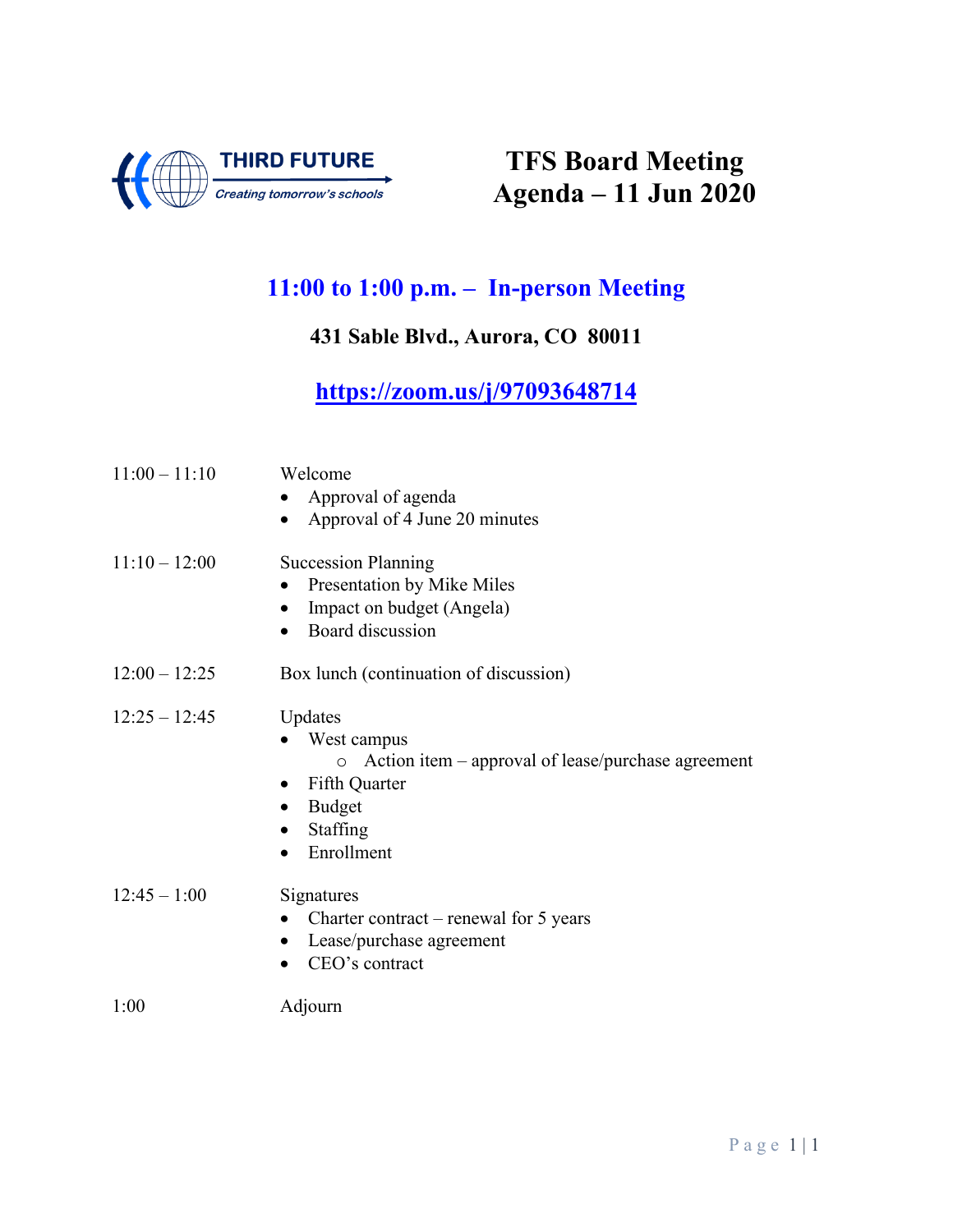

## **TFS Board Meeting Minutes – 18 Jun 2020**

| $1:00 - 1:05$ | Welcome                                                                                                                                                                                                                                                                                |
|---------------|----------------------------------------------------------------------------------------------------------------------------------------------------------------------------------------------------------------------------------------------------------------------------------------|
|               | Approval of agenda                                                                                                                                                                                                                                                                     |
|               | Approval of 10 June 20 minutes                                                                                                                                                                                                                                                         |
| $1:05 - 2:05$ | Purchase of 350 N. Blackhawk facility                                                                                                                                                                                                                                                  |
|               | Presentation by Mike Miles                                                                                                                                                                                                                                                             |
|               | Impact on budget (Angela)                                                                                                                                                                                                                                                              |
|               | Board discussion:                                                                                                                                                                                                                                                                      |
|               | The Board discussed the opportunities and risks associated with<br>the purchase of Blackhawk facility. The Board assessed the<br>opportunities outweigh the risks.                                                                                                                     |
|               | The President moved to approve the establishment of the TFS Building<br>Corporation Blackhawk, the vote was unanimous.                                                                                                                                                                 |
| $2:05 - 2:15$ | The discussion regarding succession planning (cont.) was tabled until the<br>next Board meeting.                                                                                                                                                                                       |
| $2:15 - 2:30$ | Updates                                                                                                                                                                                                                                                                                |
|               | Fifth Quarter – on schedule.                                                                                                                                                                                                                                                           |
|               | Budget – will be updated during the July Board meeting.<br>$\bullet$<br>Staffing – for AAL, C2, C3 and Midland are on track.                                                                                                                                                           |
|               | Enrollment – AAL and C3 will likely meet the budgeted numbers. C2<br>$\bullet$<br>will like have 200, which is below the 225 budgeted, which is not<br>sustainable over the long run. In the near-term, C2 enrollment budget<br>shortfall will be subsidized by other revenue sources. |
| $2:30 - 2:45$ | Set the dates for future Board meetings $-16$ July, 20 August and 17<br>September Adjourn                                                                                                                                                                                              |
| $2:45 - 2:50$ | The TFS Building Corp. Blackhawk Board unanimously approved the<br>resolution for the use of funds to pay the mortgage on the building.                                                                                                                                                |
| 2:50          | Adjourn                                                                                                                                                                                                                                                                                |
|               |                                                                                                                                                                                                                                                                                        |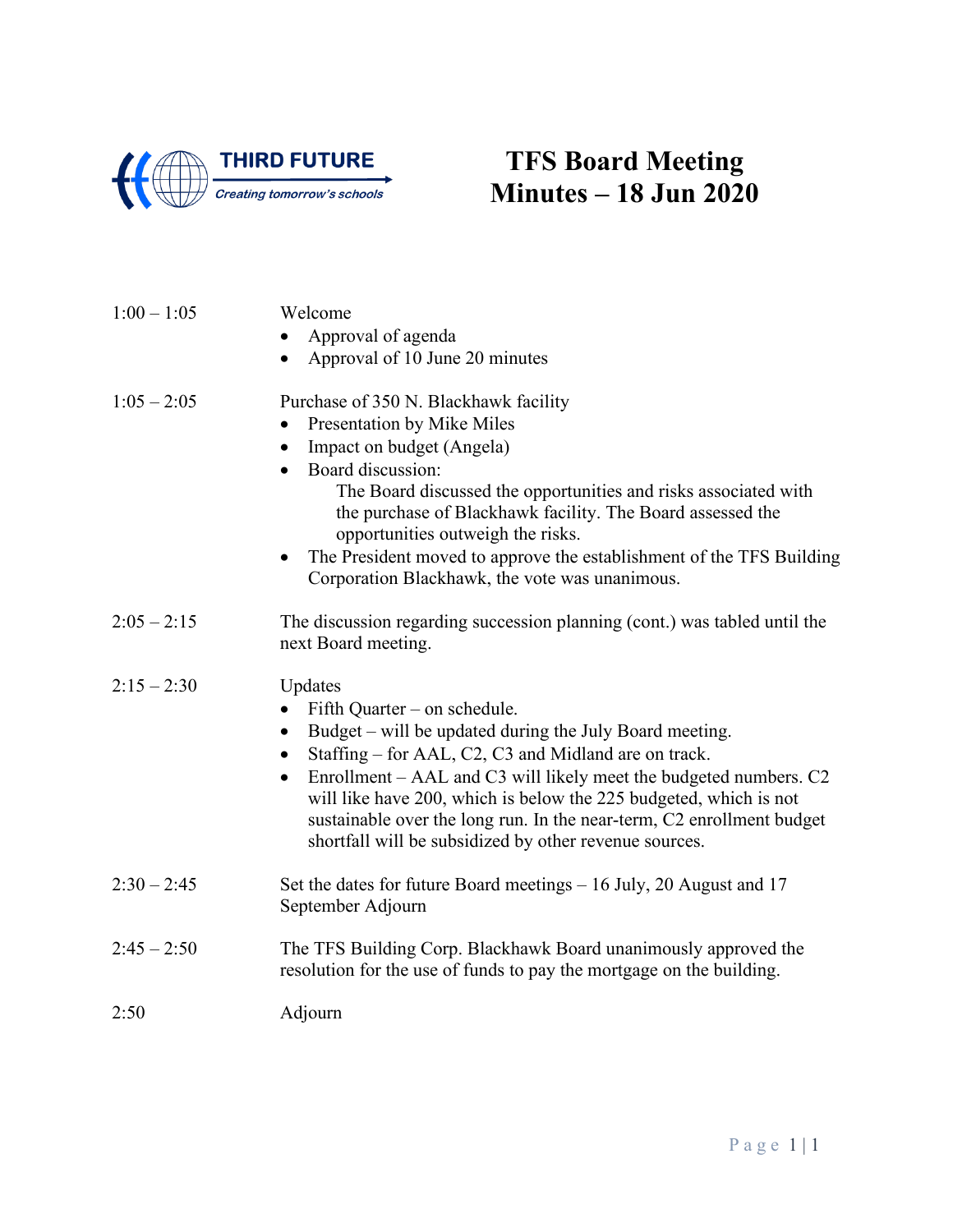

## **9:00 a.m. to 1:00 p.m. – In-person Meeting**

# **Meet at East Campus: 15550 E. 6th Avenue, Aurora**

| $9:00 - 9:45$   | Tour of East and West Campus                                                                                                                               |
|-----------------|------------------------------------------------------------------------------------------------------------------------------------------------------------|
| $9:45 - 10:30$  | Welcome<br>Approval of agenda<br>Approval of 18 June 20 minutes<br>$\bullet$<br>Introduction of Michele Moore<br>Getting to know you exercise<br>$\bullet$ |
| $10:30 - 11:00$ | Returning to school with social distancing<br>Health and safety guidelines<br>The TFS Solution<br>Staff considerations                                     |
| $11:00 - 11:20$ | <b>TFS Action Plan</b>                                                                                                                                     |
| $11:20 - 12:00$ | Succession planning (cont.)<br>Review succession planning document<br>Board discussion<br><b>Working lunch</b> (box lunches available)                     |
| $12:00 - 12:30$ | Leases<br>350 N. Blackhawk facility (West Campus)<br>15550 E. 6 <sup>th</sup> Ave (East Campus)<br>$\bullet$<br>Board discussion<br>Board vote             |
| $12:30 - 1:00$  | Updates<br>Fifth Quarter<br><b>Budget</b><br>Staffing<br>$\bullet$<br>Enrollment                                                                           |
| 1:00            | Adjourn                                                                                                                                                    |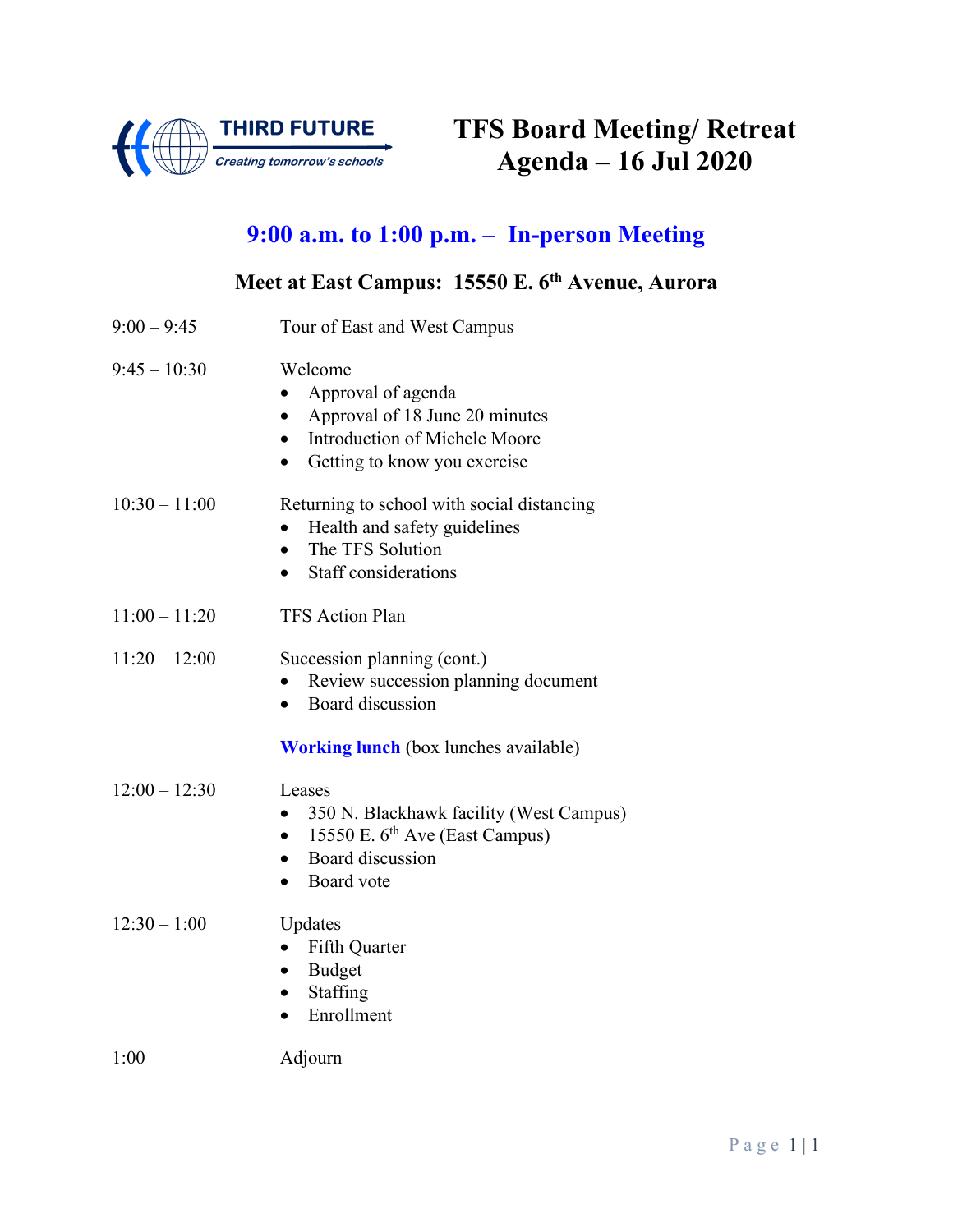

## **9:00 a.m. to 1:00 p.m. – In-person Meeting**

### **Meet at East Campus: 15550 E. 6th Avenue, Aurora**

| $9:00 - 9:45$   | Tour of East and West Campuses                                                                                                                                                                                                                                                                                                                                                                                                                                        |
|-----------------|-----------------------------------------------------------------------------------------------------------------------------------------------------------------------------------------------------------------------------------------------------------------------------------------------------------------------------------------------------------------------------------------------------------------------------------------------------------------------|
| $10:10 - 10:30$ | Welcome: Present in person were, Mike Miles, Rachel Nigola Trice, Mary<br>Lindimore, Angela Perea, Jennifer Sward-Miller and Michele Moore.<br>Kimberly Cawthorn attended virtually.<br>Motion to approve the July agenda, all voted to approve.<br>Motion to approve the June meeting minutes agenda, all voted to<br>$\bullet$<br>approve.<br>Introduction of Michele Moore: The Board welcomed Michele to the<br>team<br>Getting to know you exercise<br>$\bullet$ |
| $10:30 - 11:00$ | Returning to school with social distancing<br>Health and safety guidelines – there's a link on the website.<br>$\bullet$<br>The TFS Solution – the network is prepared.<br>$\bullet$<br>Staff considerations: there was an in-depth discussion regarding<br>$\bullet$<br>employee health-care.                                                                                                                                                                        |
| $11:00 - 11:20$ | TFS Action Plan: The TFS Action Plan remains consistent regarding<br>Leadership Capacity, Culture, Implementation of the LSAE model and<br>expanding the Dyad Model.                                                                                                                                                                                                                                                                                                  |
| $11:20 - 12:30$ | Succession planning $(cont.) - Discussion$ moved to Executive session.<br>Review succession planning document<br>Board discussion                                                                                                                                                                                                                                                                                                                                     |
|                 | <b>Working lunch</b> (box lunches available)                                                                                                                                                                                                                                                                                                                                                                                                                          |
| $12:30 - 1:15$  | Facility Update and Discussion<br>350 N. Blackhawk facility (West Campus): Purchase agreement is in<br>$\bullet$<br>place, TFS is working to finalize financing.<br>15550 E. $6th$ Ave (East Campus)<br>$\bullet$<br>Board discussion: The CEO request approval to sign a long-term lease<br>$\bullet$<br>(12 years) for the East Campus building. The East Campus will<br>provide immediate relief for social distancing needs and will enable<br>future growth.     |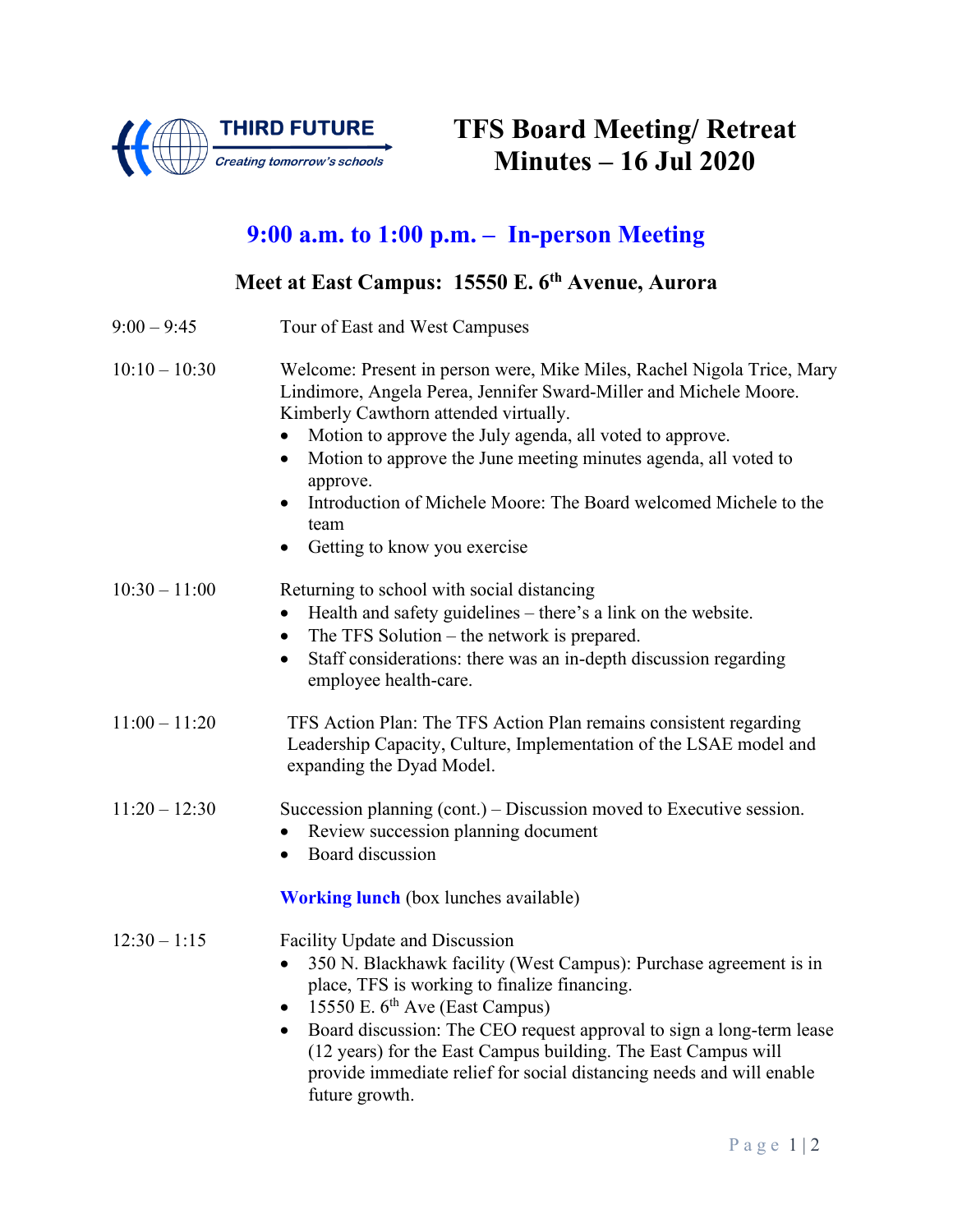

# **TFS Board Meeting Agenda – 3 Aug 2020**

### **10:00 a.m. to 11:00 a.m. – In-person Meeting**

### **Meet at the Academy of Advanced Learning: 431 Sable Blvd., Aurora**

#### **<https://zoom.us/j/93851436571>**

| $10:00 - 10:10$ | Welcome<br>Approval of agenda<br>Approval of July 16 minutes                        |
|-----------------|-------------------------------------------------------------------------------------|
| $10:10 - 10:25$ | Update<br>Ready for August 5<br>Facilities                                          |
| $10:25 - 10:45$ | Documents to approve<br>Continuing disclosure policy<br><b>Resolution documents</b> |
| $10:45 - 11:00$ | Signing of documents<br>Intercept agreement<br><b>Resolution documents</b>          |
| 11:00           | Adjourn                                                                             |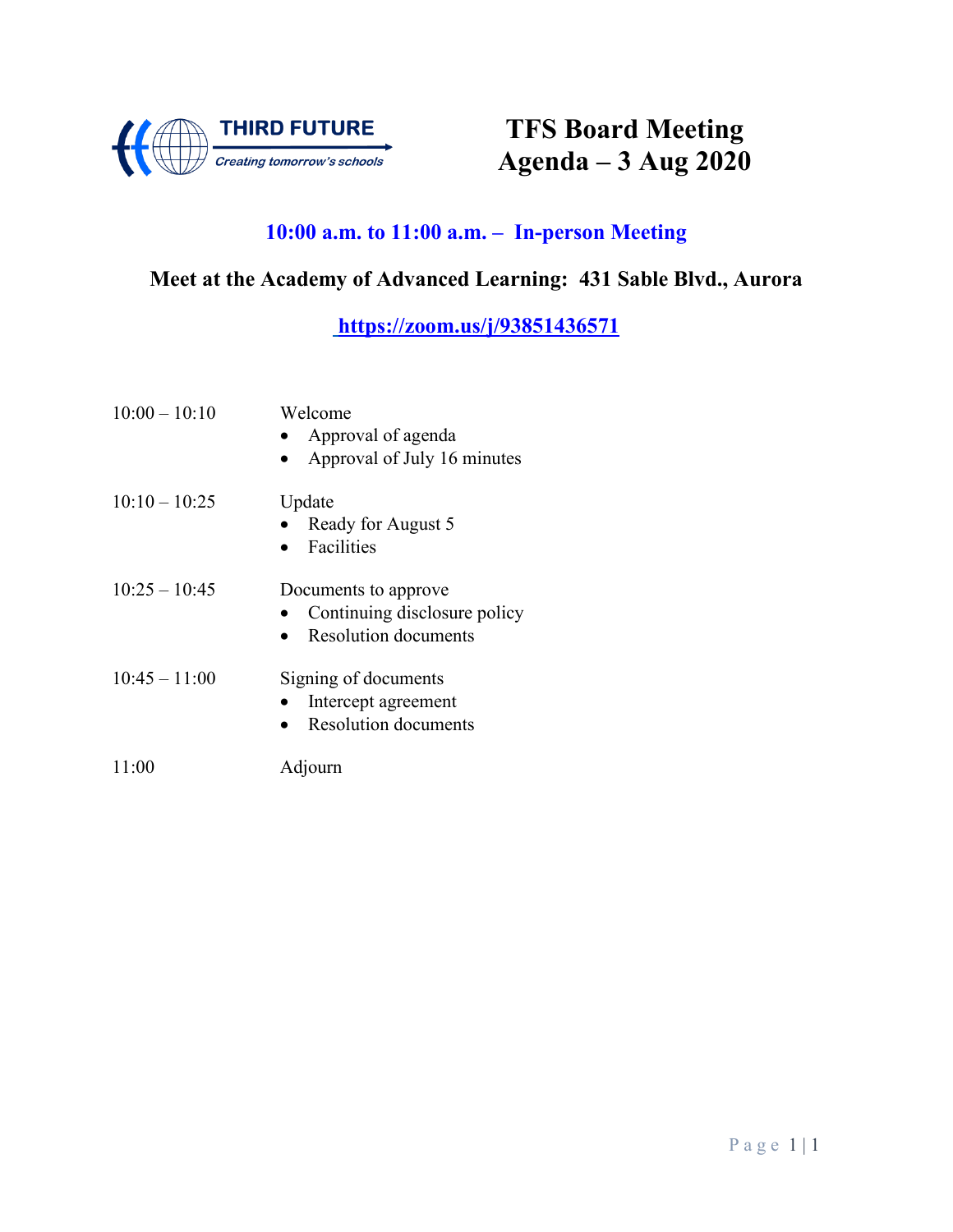

# **TFS Board Meeting Minutes – 3 Aug 2020**

### **10:00 a.m. to 11:00 a.m. – In-person Meeting**

### **Meet at the Academy of Advanced Learning: 431 Sable Blvd., Aurora**

#### **<https://zoom.us/j/93851436571>**

| $10:00 - 10:05$ | Welcome: In attendance were Mike Miles (CEO), Rachel Trice<br>(President), Angela Perea, Michele Moore, Patrick Mills, Kimberly<br>Cawthorn, Jennifer Sward-Miller, XXX<br>Motion to approve the agenda, all voted to approve.<br>Motion to approved the July 16 minutes, all voted to approve.                                                                                                                                                                                                                                                                                            |
|-----------------|--------------------------------------------------------------------------------------------------------------------------------------------------------------------------------------------------------------------------------------------------------------------------------------------------------------------------------------------------------------------------------------------------------------------------------------------------------------------------------------------------------------------------------------------------------------------------------------------|
| $10:05 - 10:15$ | Update<br>School Openings: The CEO discussed the on-going dress rehearsal<br>Ready for August 5, parent/guardian and student tours have been<br>ongoing. Approximately 25% of TFS will be remotely attending. TFS<br>provides essential educational services and has, with parental input,<br>chosen to open on schedule. TFS's premise is to not have a lost<br>academic year and to focus on what's best for the families. TFS cannot<br>mitigate all risk; the only solution to mitigate all risk is to stay at<br>home.<br>Facilities: The CEO assesses that the facilities are ready. |
| $10:15 - 10:30$ | Documents to approve<br>Continuing Disclosure Policy required for the bond agreement. A<br>motion to approve the Continuing Disclosure Policy associated with<br>the Bond issue, all voted to approve.<br>The President called a meeting of the Blackhawk board to approve the<br>$\bullet$<br>required Blackhawk resolution financing documents. Motion to<br>approve the required resolution documents, all voted to approve. The<br>required resolution document was signed on site by Mr. Miles.                                                                                       |
| 10:38           | Adjourn the Blackhawk and re-opened the TFS board meeting.                                                                                                                                                                                                                                                                                                                                                                                                                                                                                                                                 |
| $10:38 - 11:40$ | Move to approve the resolution of TFS plan to finance the purchase of the<br>Blackhawk facility, all voted to approve and the documents were signed<br>by the board President and Secretary.                                                                                                                                                                                                                                                                                                                                                                                               |
| 10:40           | Motion to adjourn the TFS board meeting.                                                                                                                                                                                                                                                                                                                                                                                                                                                                                                                                                   |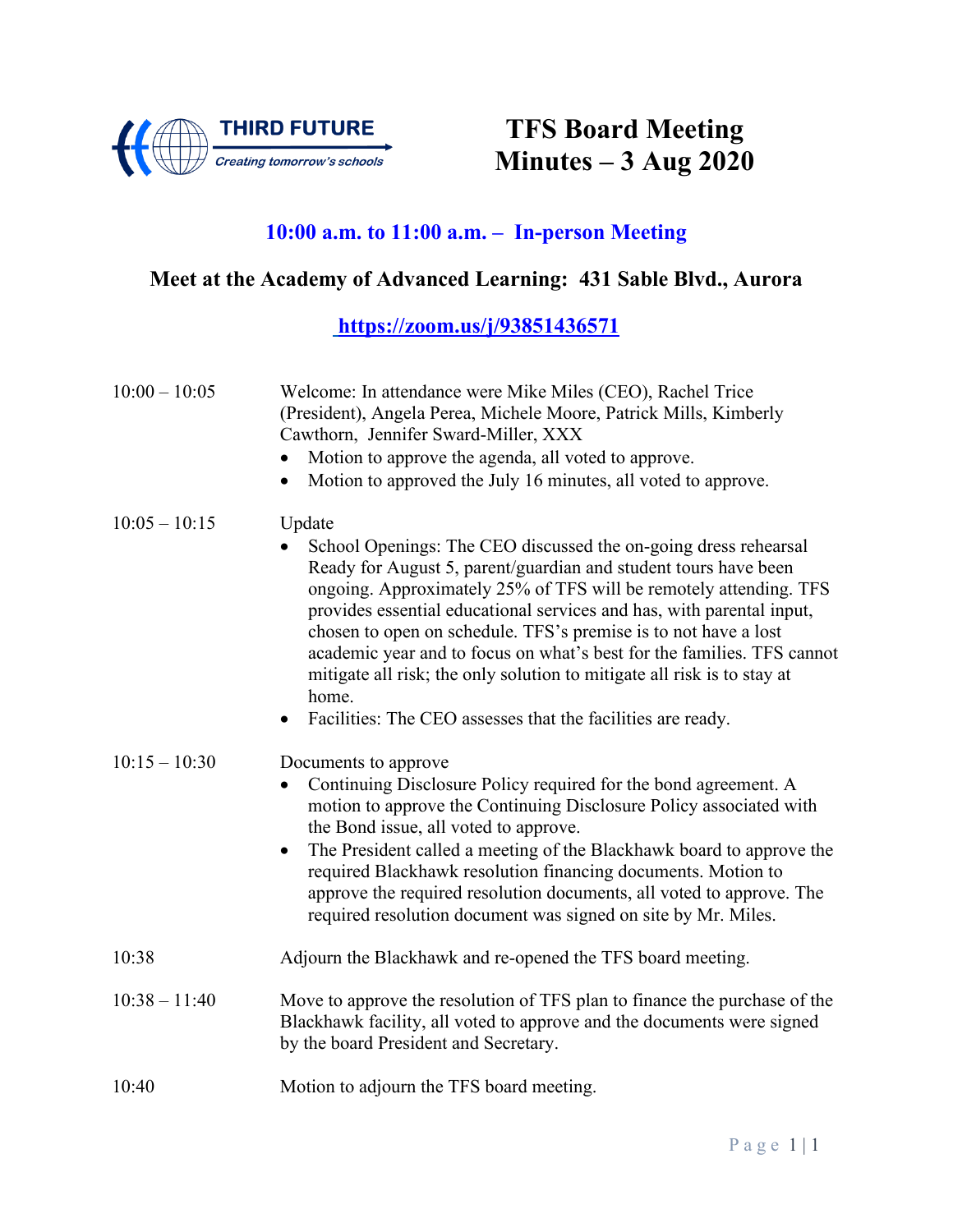

### **1:00 p.m. to 2:00 p.m. – Zoom Meeting**

#### **https://zoom.us/j/97881702276**

Present: Rachel Trice, Jenn Sward-Miller, Patrick Mills, Kim Sanchez-Cawthorn, Mary Lindimore, Angela Perea, Michele Moore, Mike Miles, Zach Craddock

- 1:00 1:10 Welcome at 1:05
	- Approval of agenda
		- o Addition of FMLA Policy requested and agreed upon
		- o Motion by Trice
		- o Second by Miller
		- o All approve all
	- Approval of August 3 minutes
		- o Motion by Lindimore
		- $\circ$  2<sup>nd</sup> by Mills
		- o All approve

#### 1:10 – 1:40 Update

- Health and Safety
	- o Mr. Miles provided overview on our safety protocols. This included social distancing recommendations and actual social distancing by TFS is more than recommended by state/local authorities. Discussion occurred on quarantining protocols and issues/difficulty when traditional flu season hits.
- Enrollment
	- o Coperni 3 has 284 confirmed students
	- o Coperni 2 has 191 confirmed students
	- o AAL has 753 confirmed students
	- o SHCPE has 331 confirmed students
- **Instruction** 
	- o Mr. Miles provided update. Pockets of instruction across the Network need improving and vary school to school. The challenge is the synchronous learning model and the challenges this provides. Consistent and quality coaching is required and occurring daily. NWEA MAP testing happening right now.
- **Facilities** 
	- o No items of discussion
- Personnel
	- o Update on the Network vacancies and current staffing
	- o Movement to Executive Session to discuss leadership issues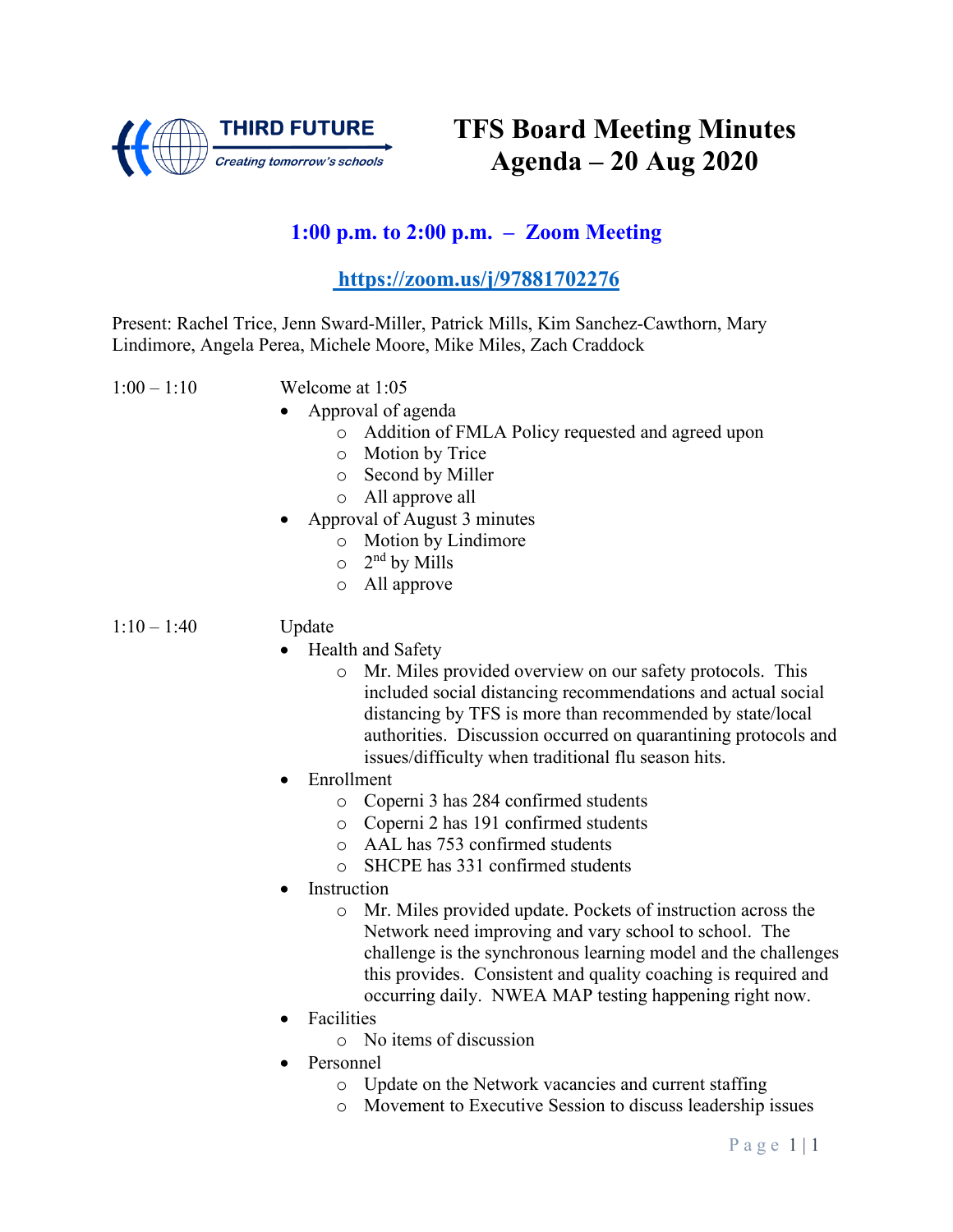- o Motion by Trice
- $\circ$  2<sup>nd</sup> by Lindimore
- o All approved
- o Exited Executive Session at 1:56
- Budget
	- o Discussion included topic of online learning and how this service from our competitors could hurt enrollment. Mr. Miles provided briefing of the logistics and timeline of internet upgrades throughout the Network. Current budget looks stable based on current enrollment numbers and projections. If lower enrollment become a reality then savings will be found by eliminating renovation plans.

1:40 – 1:55 Discussion and adoption of 2020-2021 Time and Attendance Policy

- Mr. Miles provided update on CDE required Time and Attendance Policy revision for funding purposes. Most importantly, this revised policy clarifies what instructional minutes are needed/provided, what is required to count remote students for attendance purposes, and other school requirements for state funding.
- Motion to approve by Trice
- 2<sup>nd</sup> by Miller
- All approved
- Motion to approve revised FMLA policy by Trice
- $2<sup>nd</sup>$  by Lindimore
- All approved
- Next Board Meeting is Sept. 17 through Zoom

1:55 Adjourn

• Meeting adjourned at 2:23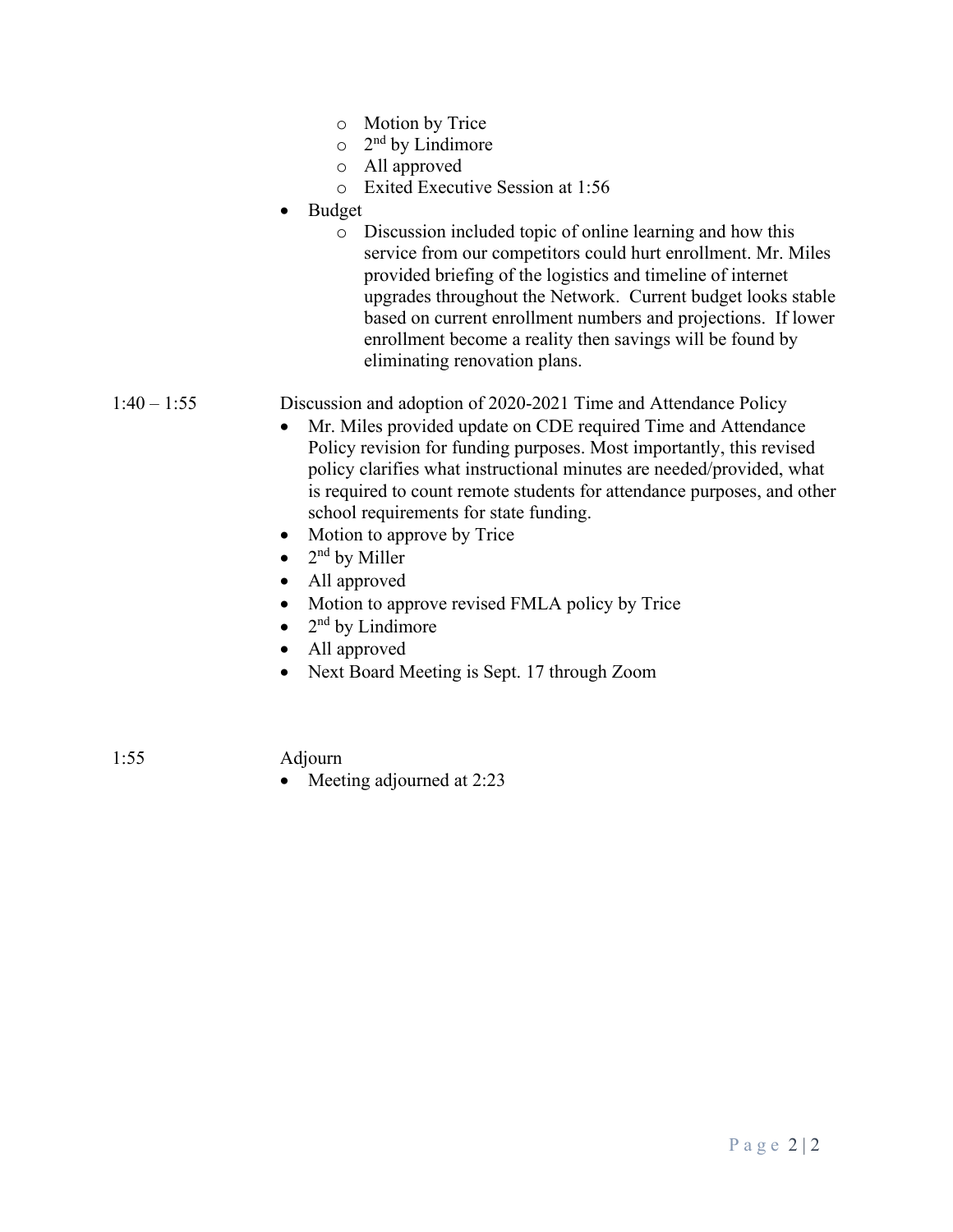

## **TFS Board Meeting Agenda – 17 Sep 2020**

### **1:00 p.m. to 2:30 p.m. – Zoom Meeting**

#### **<https://zoom.us/j/92338305169>**

This Board meeting will be held via Zoom. The public is welcome to view the meeting live by joining the Zoom meeting (link included above). The Board welcomes input and questions from the community. Should a member of the public wish to provide input or notify the Board of a concern, he/she should send an email to the Board at  $\frac{\partial \text{third}}{\partial t}$  board  $\frac{\partial \text{third}}{\partial t}$  All emails sent to the Board at that address and prior to 48 hours before the start of the Board meeting will be disseminated to the Board prior to the next scheduled Board meeting.

| $1:00 - 1:10$ | Welcome<br>Approval of agenda<br>Approval of August 20 minutes                                                                                                                                                                                                    |
|---------------|-------------------------------------------------------------------------------------------------------------------------------------------------------------------------------------------------------------------------------------------------------------------|
| $1:10 - 1:25$ | <b>Instruction and Achievement</b><br><b>BOY NWEA and DIBELS results</b>                                                                                                                                                                                          |
| $1:25 - 1:50$ | Updates<br>Health and Safety<br>Leadership – new Assistant Principals<br>$\bullet$<br>Teacher support - learning coaches<br>$\bullet$<br>Enrollment<br>Facilities<br>Renovations – Phase 1 and Phase 2 and AAL<br>Roof repair at C3<br>$\circ$<br>Climate surveys |
| $1:50 - 2:05$ | <b>Budget and Finance</b><br>Budget update                                                                                                                                                                                                                        |
| $2:05 - 2:25$ | Move into executive session to discuss CEO and Executive Directors<br>goals and evaluation for the 2020-2021 school year                                                                                                                                          |
| 2:25          | Adjourn                                                                                                                                                                                                                                                           |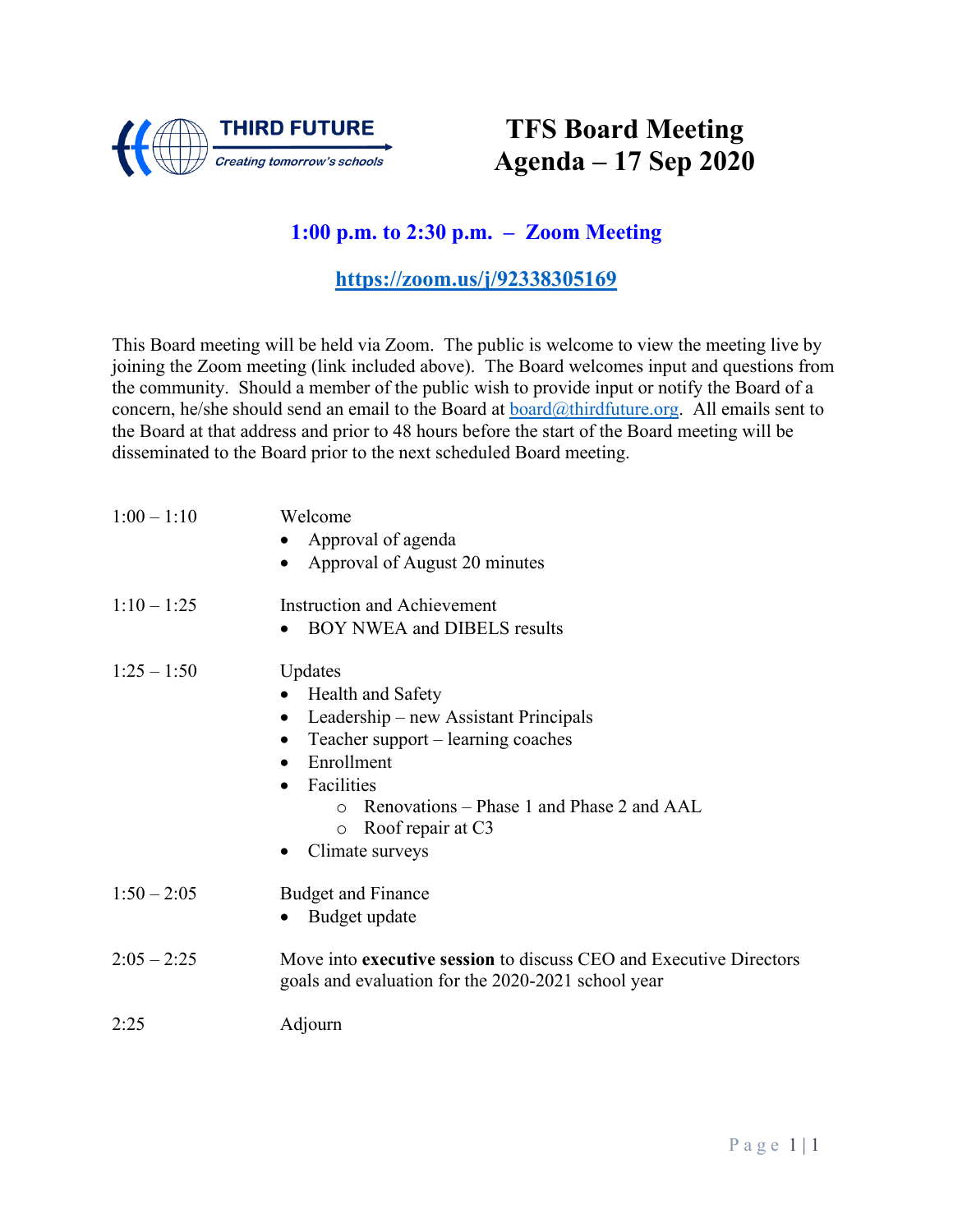|               | Board vote: Move to approve leasing the East Campus, the motion was<br>$\bullet$<br>unanimously approved. |
|---------------|-----------------------------------------------------------------------------------------------------------|
| $1:15 - 1:30$ | Review of the DRAFT GBC-R FMLA Eligible Staff Leaves and<br>Absences. Minor adjustments were suggested.   |
|               | The TFS staff will draft a COVID-19 specific policy for Board<br>consideration.                           |
| $1:30 - 1:35$ | Auditor Contract: Motion to approve the renewal of the Auditor Contract<br>was unanimously approved.      |
| $1:35 - 1:45$ | Updates<br>Fifth Quarter<br>Budget<br>Staffing<br>$\bullet$<br>Enrollment                                 |
| $1:45 - 1:50$ | Motion to approve the key elements of the proposed COVID-19 Policy<br>was unanimously approved.           |
| $1:50 - 1:55$ | There will be an ad hoc meeting 10:00 AM, 3 August.                                                       |
| 1:50          | Adjourn                                                                                                   |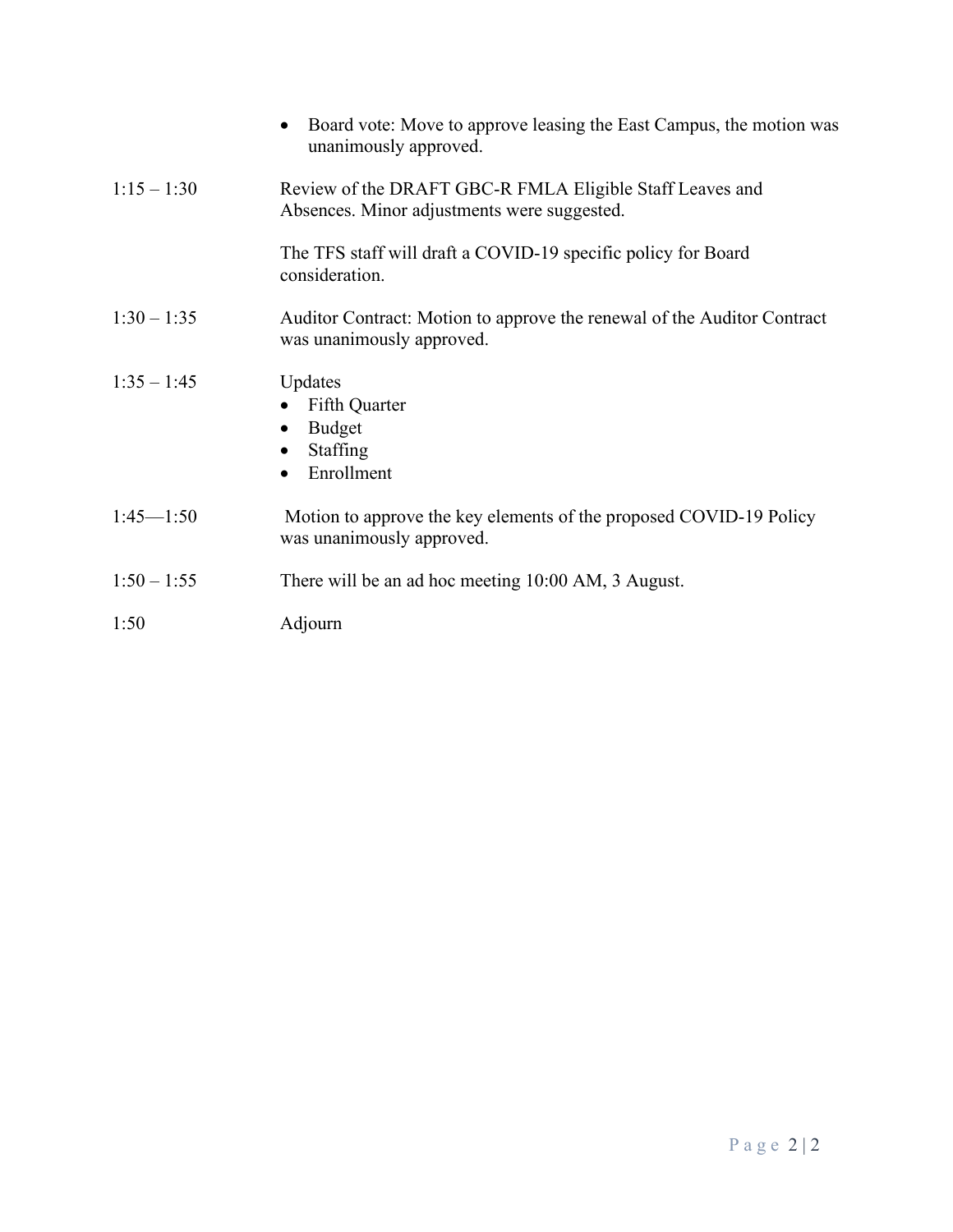

## **TFS Board Meeting Minutes – 17 Sep 2020**

### **1:00 p.m. to 2:30 p.m. – Zoom Meeting**

#### **<https://zoom.us/j/92338305169>**

This Board meeting will be held via Zoom. The public is welcome to view the meeting live by joining the Zoom meeting (link included above). The Board welcomes input and questions from the community. Should a member of the public wish to provide input or notify the Board of a concern, he/she should send an email to the Board at  $\frac{\partial \text{third}}{\partial t}$  board  $\frac{\partial \text{third}}{\partial t}$  All emails sent to the Board at that address and prior to 48 hours before the start of the Board meeting will be disseminated to the Board prior to the next scheduled Board meeting.

| $1:00 - 1:10$ | Welcome<br>Approval of agenda, all voted to approve.<br>Approval of August 20 minutes, all voted to approve.                                                                                                                                                                                                                                                                                                                                                                                                                                                                      |
|---------------|-----------------------------------------------------------------------------------------------------------------------------------------------------------------------------------------------------------------------------------------------------------------------------------------------------------------------------------------------------------------------------------------------------------------------------------------------------------------------------------------------------------------------------------------------------------------------------------|
| $1:10 - 1:35$ | <b>Instruction and Achievement</b><br>BOY NWEA and DIBELS results                                                                                                                                                                                                                                                                                                                                                                                                                                                                                                                 |
| $1:25 - 1:50$ | Updates<br>Health and Safety<br>Leadership - new Assistant Principals<br>$\bullet$<br>Teacher support – learning coaches; AAL is adding positions and also<br>$\bullet$<br>replacing vacancies.<br>Enrollment has exceeded expectations at AAL, C2 and C3.<br>$\bullet$<br>Enrollment at AAL is 920. We had planned for 840.<br>Facilities – the roof at C3 is a priority; discussion deferred due to time<br>$\bullet$<br>limits<br>Past climate surveys reveal a positive working environment. The TFS<br>$\bullet$<br>network will administer climate surveys early next year. |
| $1:50 - 2:05$ | <b>Budget and Finance</b><br>PPP Loan Forgiveness: Audit will not be forgiven. Reflects on the last<br>$\bullet$<br>fiscal year as a debt because how the year ends. It will affect our<br>ability to meet TABOR on the books.<br>$C2 \& C3$ loans will be forgiven and will not require repayment. There<br>$\bullet$<br>will be no affect on cash flow $\text{\$1.3}$ million (\$425,536 at C2 &<br>\$753,945 at C3)                                                                                                                                                            |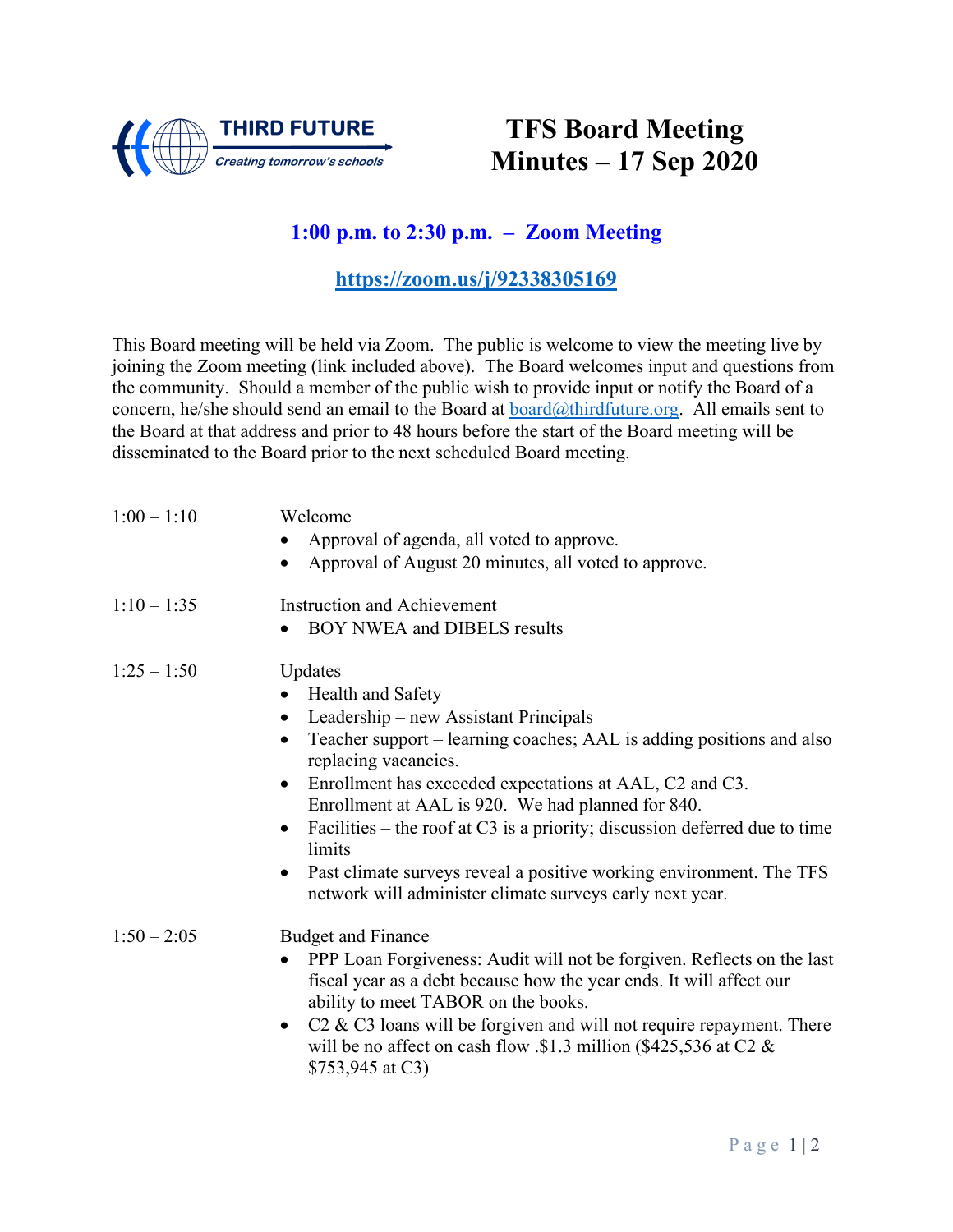- For FY20 PPP Loan and loans that AAL made to C2 and C3 will be looked as a debt not paid back.
- C3: Solvent. Grants for roof repairs
- C2: Angela is doing an analysis to better understand the financial situation.
- Enrollment will have a positive impact on the budget.

-Increase in staff movement and additions. Shared staff model helps sustainability long-term.

-Additional licenses and internet services. 100 more hotspots. It's a bigger hit to the budget. \$100/device/month. 5G Internet in buildings. Hardware installed, but not working. Issue with Century Link. One or both of C2 & C3 schools need permits from the city. Was supposed to be finished July 31, 2020. Still not done. Hopefully, it will be finished by next week. Financially, we'll be fine. Most of the funding is E-Rate for tech infrastructure. Will be reimbursed by Federal Government E-Rate Program

- TFS will agree to pay for half of original architect (\$8,000) for original design (or \$4,000) for the building plans that was abandoned. As long as it's not more than what they owe us. -Owed by Mary Truong: \$68,000 in 2020 \$68,000 in 2021

-Anticipating ancillary costs because of enrollment, including staffing needs. We want to be prepared. There will be a new budget to look at soon.

- 2:05 2:25 Move into **executive session** to discuss CEO and Executive Directors goals and evaluation for the 2020-2021 school year
- 2:25 Adjourn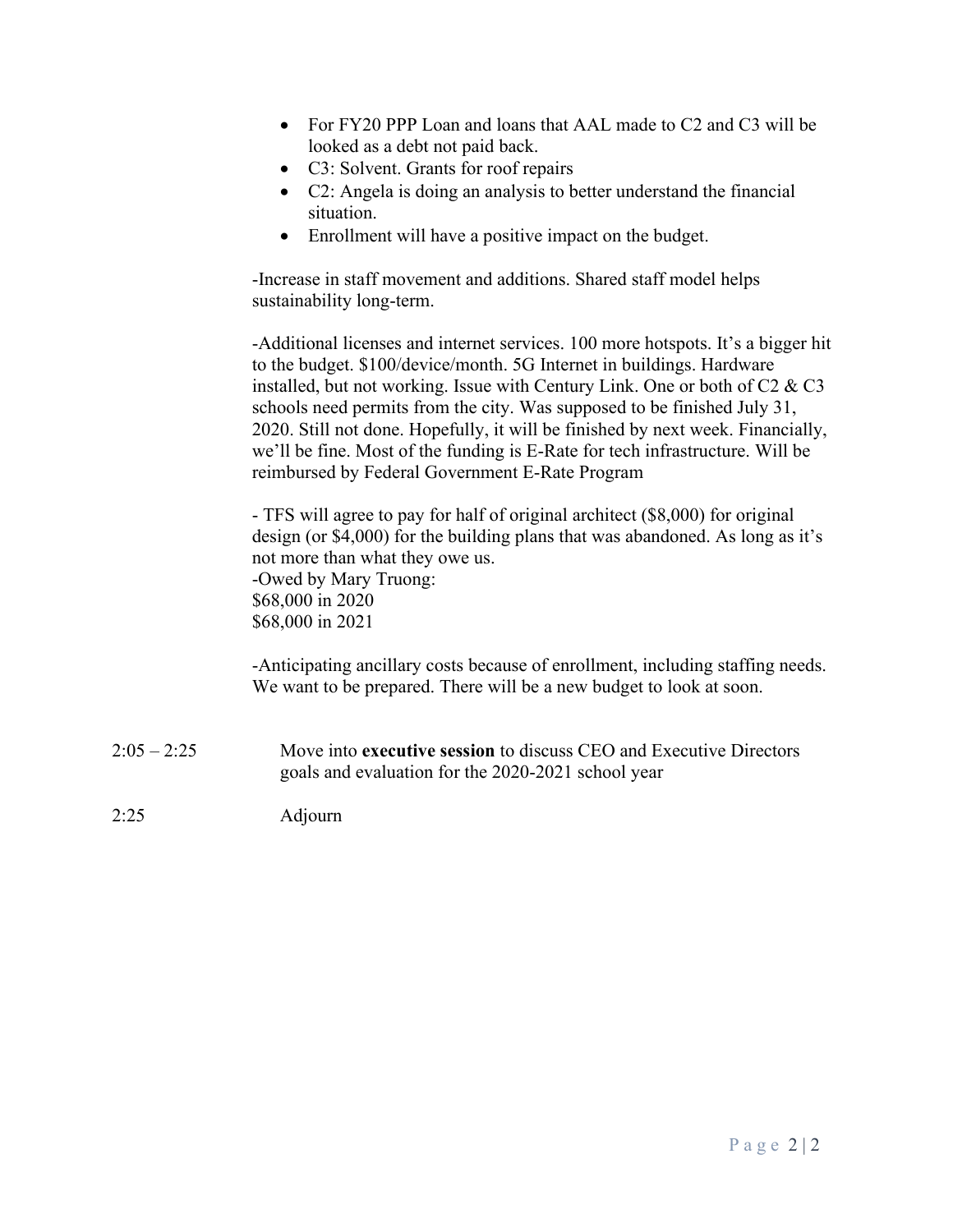

### **TFS Board Meeting Agenda – 15 Oct 2020**

### **2:00 p.m. to 3:50 p.m. – Zoom Meeting**

#### **<https://zoom.us/j/93212527309>**

This Board meeting will be held via Zoom. The public is welcome to view the meeting live by joining the Zoom meeting (link included above). The Board welcomes input and questions from the community. Should a member of the public wish to provide input or notify the Board of a concern, he/she should send an email to the Board at [board@thirdfuture.org.](mailto:board@thirdfuture.org) All emails sent to the Board at that address and prior to 48 hours before the start of the Board meeting will be disseminated to the Board prior to the next scheduled Board meeting.

| $2:00 - 2:05$ | Welcome                                                                           |
|---------------|-----------------------------------------------------------------------------------|
|               | Approval of agenda                                                                |
|               | Approval of September 17 minutes                                                  |
| $2:05 - 2:20$ | <b>Instruction and Achievement</b>                                                |
|               | <b>BOY NWEA and DIBELS results</b>                                                |
| $2:20 - 2:35$ | Review of succession plan                                                         |
| $2:35 - 2:50$ | <b>Budget and Finance update</b>                                                  |
| $2:50 - 3:30$ | Move into <b>executive session</b> for discussion:                                |
|               | CEO and Executive Directors goals and evaluation for the 2020-2021<br>school year |
|               | Personnel issues related to complaints procedures                                 |
| $3:30 - 3:40$ | Discussion and Possible approval of changes to Policy KE – Public                 |
|               | Concerns and Complaints (requested by CSI)                                        |
| $3:40 - 3:50$ | Updates                                                                           |
|               | <b>Health and Safety</b>                                                          |
|               | Leadership<br>$\bullet$                                                           |
|               | Teacher support - learning coaches                                                |
|               | Enrollment<br>$\bullet$                                                           |
|               | Facilities<br>$\bullet$                                                           |
|               | Renovations – Phase 1 and Phase 2 and AAL<br>$\Omega$                             |
|               | Roof repair at C3<br>$\circ$                                                      |
| 3:50          | Adjourn                                                                           |
|               |                                                                                   |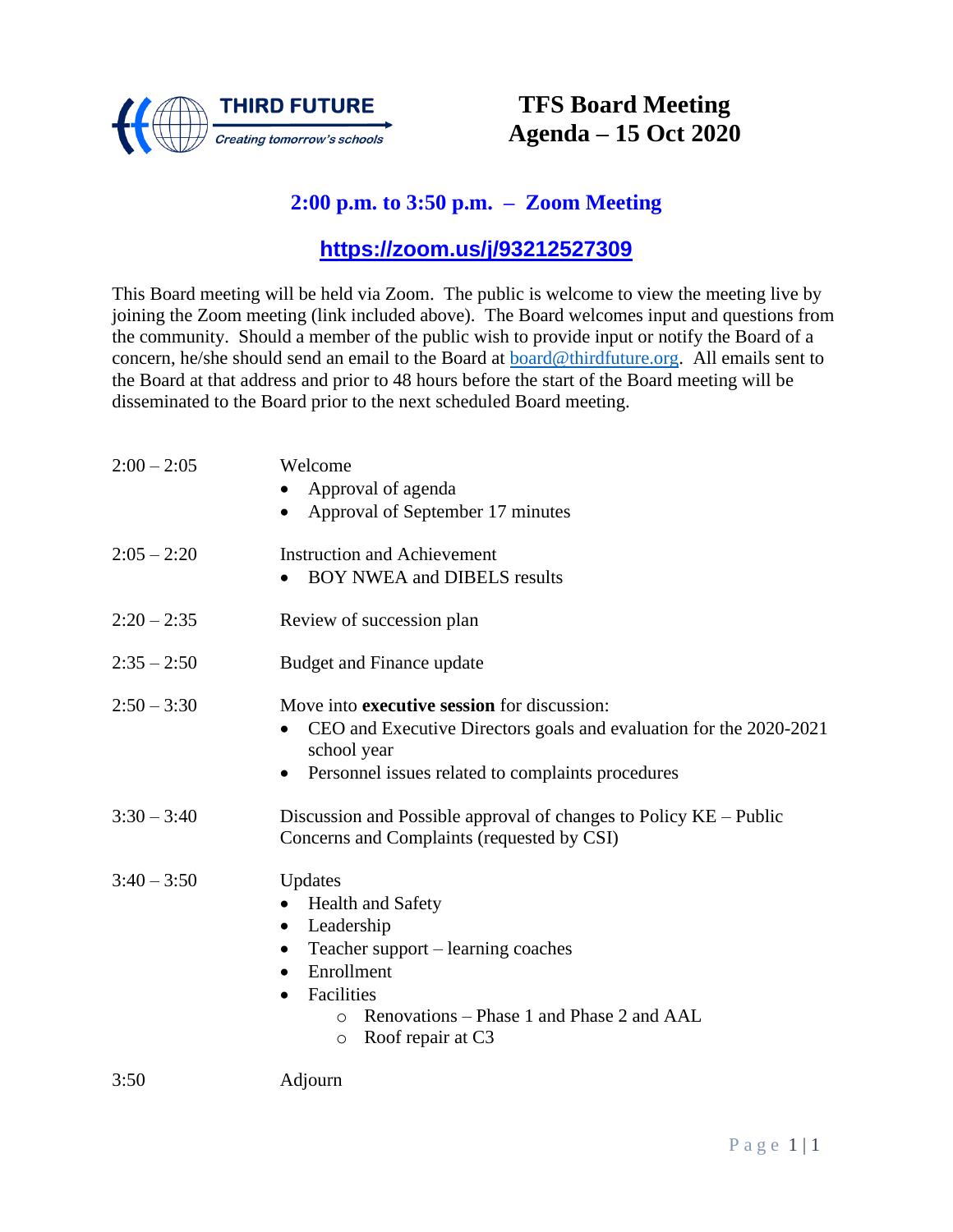

### **TFS Board Meeting Minutes – 15 Oct 2020**

### **2:00 p.m. to 3:50 p.m. – Zoom Meeting**

#### **<https://zoom.us/j/93212527309>**

This Board meeting will be held via Zoom. The public is welcome to view the meeting live by joining the Zoom meeting (link included above). The Board welcomes input and questions from the community. Should a member of the public wish to provide input or notify the Board of a concern, he/she should send an email to the Board at [board@thirdfuture.org.](mailto:board@thirdfuture.org) All emails sent to the Board at that address and prior to 48 hours before the start of the Board meeting will be disseminated to the Board prior to the next scheduled Board meeting.

| $2:00 - 2:05$ | Welcome by the Board President, Mrs. Rachel Trice and the CEO, Mr.<br>Mike Miles                                                                                                                                                                                                              |
|---------------|-----------------------------------------------------------------------------------------------------------------------------------------------------------------------------------------------------------------------------------------------------------------------------------------------|
|               | Motion to approval the agenda $-$ all voted to approve                                                                                                                                                                                                                                        |
|               | Motion to approval the September $17$ minutes – all voted to approve<br>$\bullet$                                                                                                                                                                                                             |
| $2:05 - 2:20$ | Instruction and Achievement discussion, facilitated by the CEO.<br><b>BOY NWEA and DIBELS results</b>                                                                                                                                                                                         |
| $2:20 - 2:35$ | Review of succession plan and discussion of organizational options for<br>growth.                                                                                                                                                                                                             |
| $2:35 - 2:50$ | Budget and Finance update provided by Ms. Angela Perea. No significant<br>issues were noted. Based upon increased enrollment, the start-up schools,<br>C2 and C3, will be self-sustaining.                                                                                                    |
| $2:45 - 4:08$ | Moved into executive session for discussion:<br>CEO and Executive Directors goals and evaluation for the 2020-2021<br>school year.<br>Personnel issues related to complaints procedures.                                                                                                      |
| $4:08 - 4:09$ | <b>Board Vote:</b><br>Motion to approve CEO performance evaluation matrix and goals as<br>presented in executive session presented by Mary Lindmore.<br>Second: Jenn Sward Miller<br>Motion passed with unanimous approval from Pat Mills, Rachel Trice,<br>Jenn Sward Miller, Mary Lindimore |
| $4:09 - 4:10$ | Discussion and Possible approval of changes to Policy KE – Public<br>Concerns and Complaints (requested by CSI)<br>We will revisit this item at the next meeting due to time.                                                                                                                 |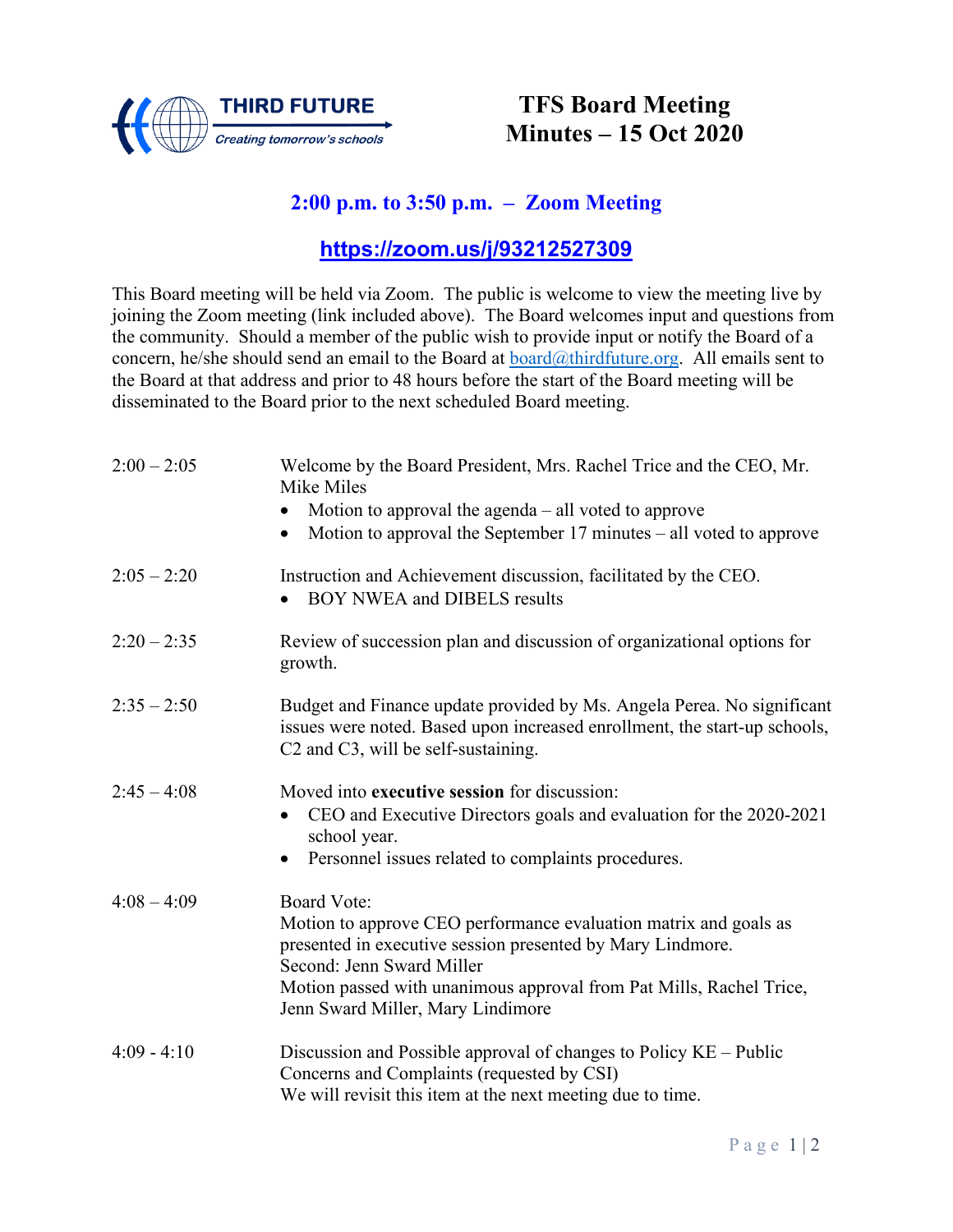#### $4:10 - 4:18$  Updates

- Health and Safety: 2 people tested positive at C3, a teacher and student. 2 cohorts were sent home and will be back next week after a 2-week quarantine. All other teachers tested came back negative.
- Leadership: An interim principal, Courtney Black, has been hired at AAL. She has 4 AP's reporting to her.
- Teacher support learning coaches: 2 more learning coaches are being hired in anticipation of additional absences due to flu season and testing requirements.
- Enrollment: Sam Houston 351; AAL 924; C2 225, C3 342
- **Facilities** 
	- o Renovations Phase 1 and Phase 2 and AAL<br>2 team centers and renovated HVAC a
		- 2 team centers and renovated HVAC at the West building
		- Start outdoor playground at C3
	- Roof repair at C3
	- 5G capability has now been installed at appropriate campuses.

4:18 Adjourn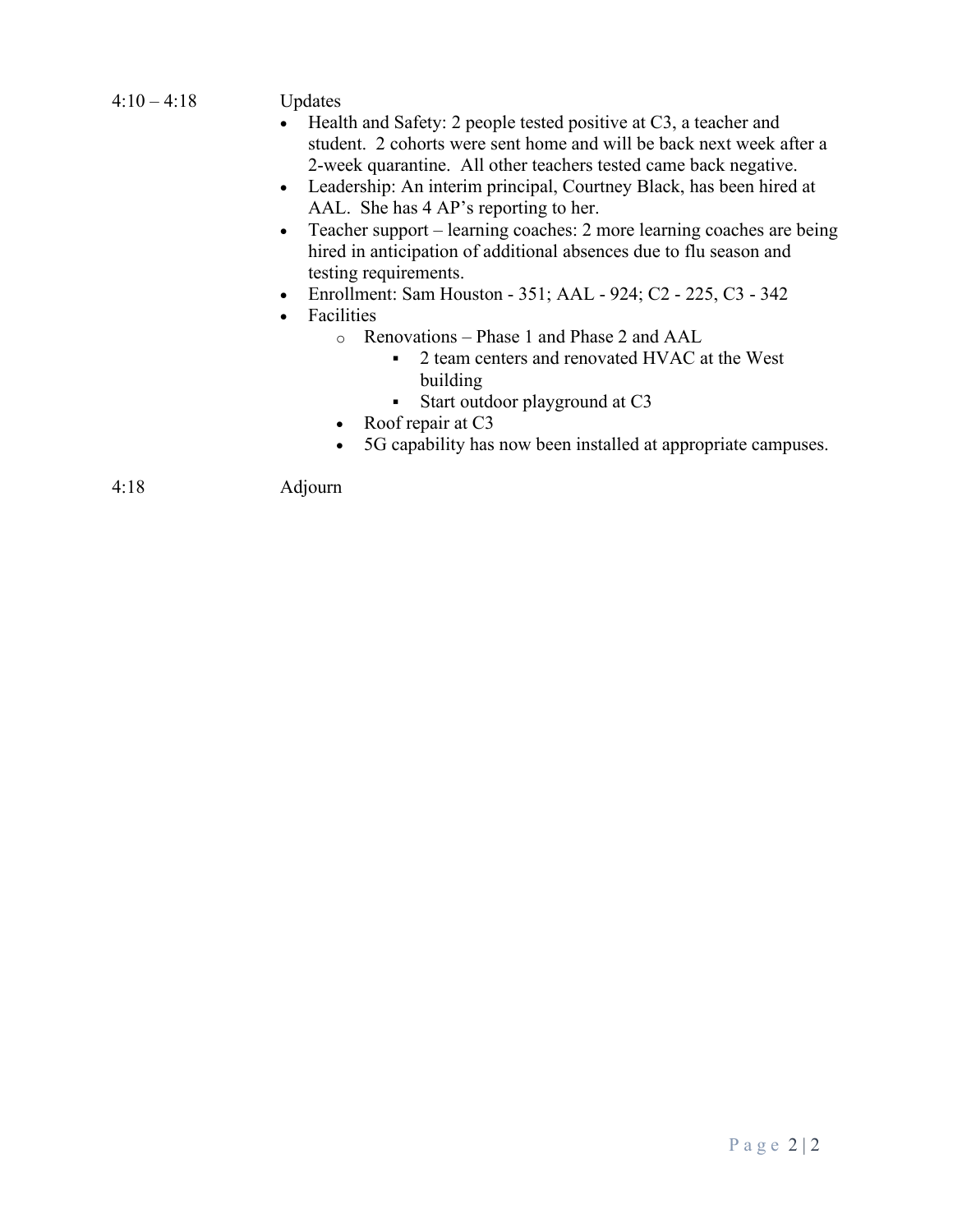

### **TFS Board Meeting Agenda – 19 Nov 2020**

### **1:00 p.m. to 2:15 p.m. – Zoom Meeting**

#### **<https://zoom.us/j/98384188110>**

This Board meeting will be held via Zoom. The public is welcome to view the meeting live by joining the Zoom meeting (link included above). The Board welcomes input and questions from the community. Should a member of the public wish to provide input or notify the Board of a concern, he/she should send an email to the Board at [board@thirdfuture.org.](mailto:board@thirdfuture.org) All emails sent to the Board at that address and prior to 48 hours before the start of the Board meeting will be disseminated to the Board prior to the next scheduled Board meeting.

| $1:00 - 1:05$ | Welcome<br>Approval of agenda                                                                                                                                                                                                                                                                                                                                                                                                                                     |
|---------------|-------------------------------------------------------------------------------------------------------------------------------------------------------------------------------------------------------------------------------------------------------------------------------------------------------------------------------------------------------------------------------------------------------------------------------------------------------------------|
|               | Approval of October 15 minutes<br>$\bullet$                                                                                                                                                                                                                                                                                                                                                                                                                       |
| $1:05 - 1:15$ | Update on Instruction and COVID                                                                                                                                                                                                                                                                                                                                                                                                                                   |
| $1:15 - 1:30$ | Discussion and possible approval of new Board members for TFS-Texas<br>Action item on new Board members                                                                                                                                                                                                                                                                                                                                                           |
| $1:30 - 1:40$ | Discussion and Possible approval of changes to Policy KE – Public<br>Concerns and Complaints (requested by CSI)                                                                                                                                                                                                                                                                                                                                                   |
| $1:40 - 1:55$ | Budget and Finance update                                                                                                                                                                                                                                                                                                                                                                                                                                         |
| $1:55 - 2:15$ | Updates<br>Board on Track<br>Facilities<br>$\bullet$<br>Renovations – Phase 1 and Phase 2 and AAL<br>$\circ$<br>Roof repair at C3<br>$\circ$<br>Grants<br>RISE for TFS Colorado -- \$723,000<br>$\circ$<br>CCSP for C3 -- \$229,000<br>$\circ$<br>Replication Grant for Sam Houston -- \$900,000<br>$\circ$<br>School Action Fund Grant for Sam Houston -- \$750,000<br>$\circ$<br>Other grants<br>$\circ$<br>Texas applications<br>The Dyad Concept<br>$\bullet$ |
| 2:15          | Adjourn                                                                                                                                                                                                                                                                                                                                                                                                                                                           |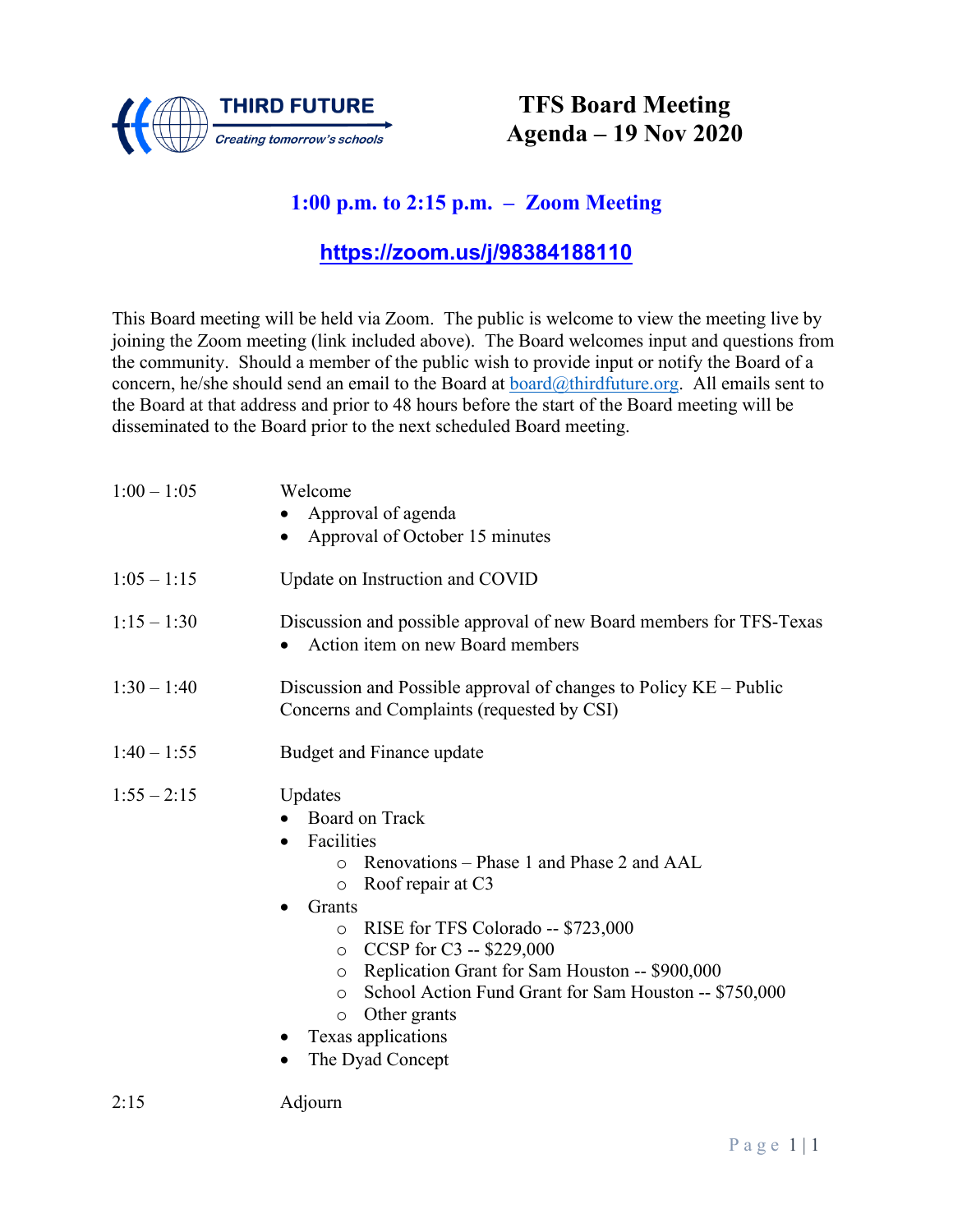

### **TFS Board Meeting Minutes – 19 Nov 2020**

### **1:00 p.m. to 2:15 p.m. – Zoom Meeting**

### **[https://zoom.us/j/98384188110](about:blank)**

This Board meeting will be held via Zoom. The public is welcome to view the meeting live by joining the Zoom meeting (link included above). The Board welcomes input and questions from the community. Should a member of the public wish to provide input or notify the Board of a concern, he/she should send an email to the Board at [board@thirdfuture.org.](about:blank) All emails sent to the Board at that address and prior to 48 hours before the start of the Board meeting will be disseminated to the Board prior to the next scheduled Board meeting.

Present: Jennifer Sward Miller, Rachel Trice, Angela Perea, Michele Moore, Mike Miles, Zach Craddock, Mary Lindimore, and Kim Sanchez

| $1:00 - 1:05$ | Welcome-1:06 start time<br>Approval of agenda<br>Motion by Ms. Trice, 2nd by Ms. Lindimore, all approve<br>Approval of October 15 minutes<br>Motion by Ms. Trice, 2nd by Ms. Lindimore, all approve<br>$\circ$                                                                                                                                                       |
|---------------|----------------------------------------------------------------------------------------------------------------------------------------------------------------------------------------------------------------------------------------------------------------------------------------------------------------------------------------------------------------------|
| $1:05 - 1:15$ | Update on Instruction and COVID<br>Mr. Miles briefed the board on COVID-19 positive cases and the<br>importance of staying open during this challenging time. An update<br>on COVID-19 protocols was provided and our intent to stay open.<br>First quarter system assessments have been completed and second<br>quarter assessments are scheduled for December 2020 |
| $1:15 - 1:30$ | Discussion and possible approval of new Board members for TFS-Texas<br>Action item on new Board members<br>Motion by Ms. Trice, 2nd by Ms. Lindimore, all approve<br>$\circ$                                                                                                                                                                                         |
| $1:30 - 1:40$ | Discussion and Possible approval of changes to Policy KE – Public<br>Concerns and Complaints (requested by CSI)<br>Motion by Ms. Miller, 2nd by Ms. Lindimore, all approve                                                                                                                                                                                           |
| $1:40 - 1:55$ | Budget and Finance update<br>Ms. Miller and Ms. Perea provided the board a review of financials<br>$\bullet$<br>and most recent discussions by the Finance Team. Fifth Quarter pay-<br>outs would occur in the next fiscal year and would not impact this                                                                                                            |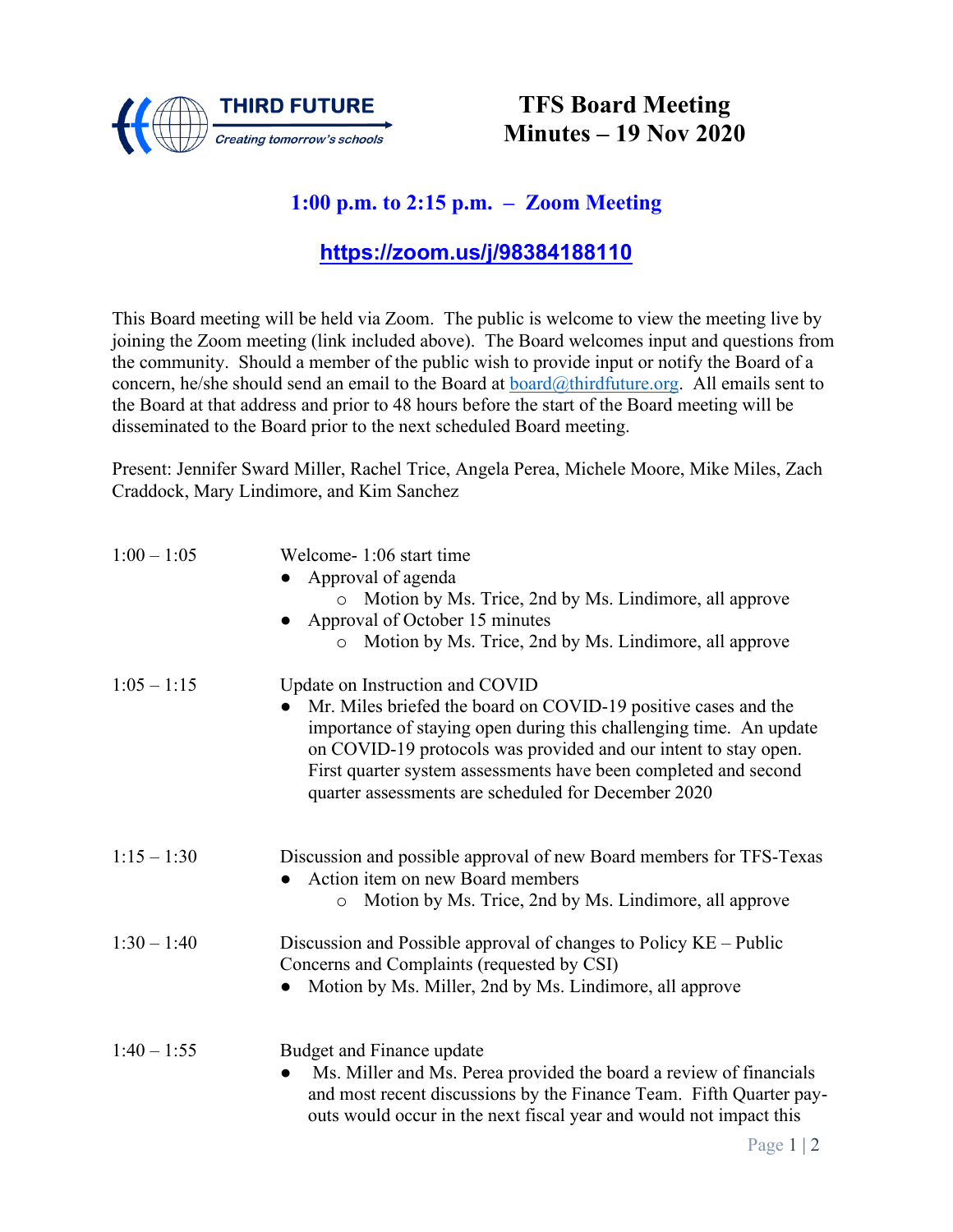year's budget. Student funding reconciliation will occur with authorizers soon and this will improve cash flow. Discussions still in the works with Midland ISD on finalizing the per pupil operating revenue and a favorable outcome is expected

#### 1:55 – 2:15 Updates

- Board on Track
	- o Brief discussion on a system that provides a board member database on documents, organizational systems, etc. Mr. Mills and Ms. Miles will spearhead the initial research of the system and report back to the board members
- **Facilities** 
	- o Renovations Phase 1 and Phase 2 and AAL
		- West Campus Team Center is underway and anticipated completion is expected by December 1, HVAC repair is underway and scheduled completion is expected by
	- o Roof repair at C3
		- Underway and scheduled completion is December 5, additional planning on an outdoor play space is being considered and priced out at this time
- **Grants** 
	- o RISE for TFS Colorado -- \$723,000
	- o CCSP for C3 -- \$229,000
	- o Replication Grant for Sam Houston -- \$900,000
	- o School Action Fund Grant for Sam Houston -- \$750,000
	- o Other grants
- Texas applications
- The Dyad Concept

2:15 Adjourn-meeting adjourned at 2:27